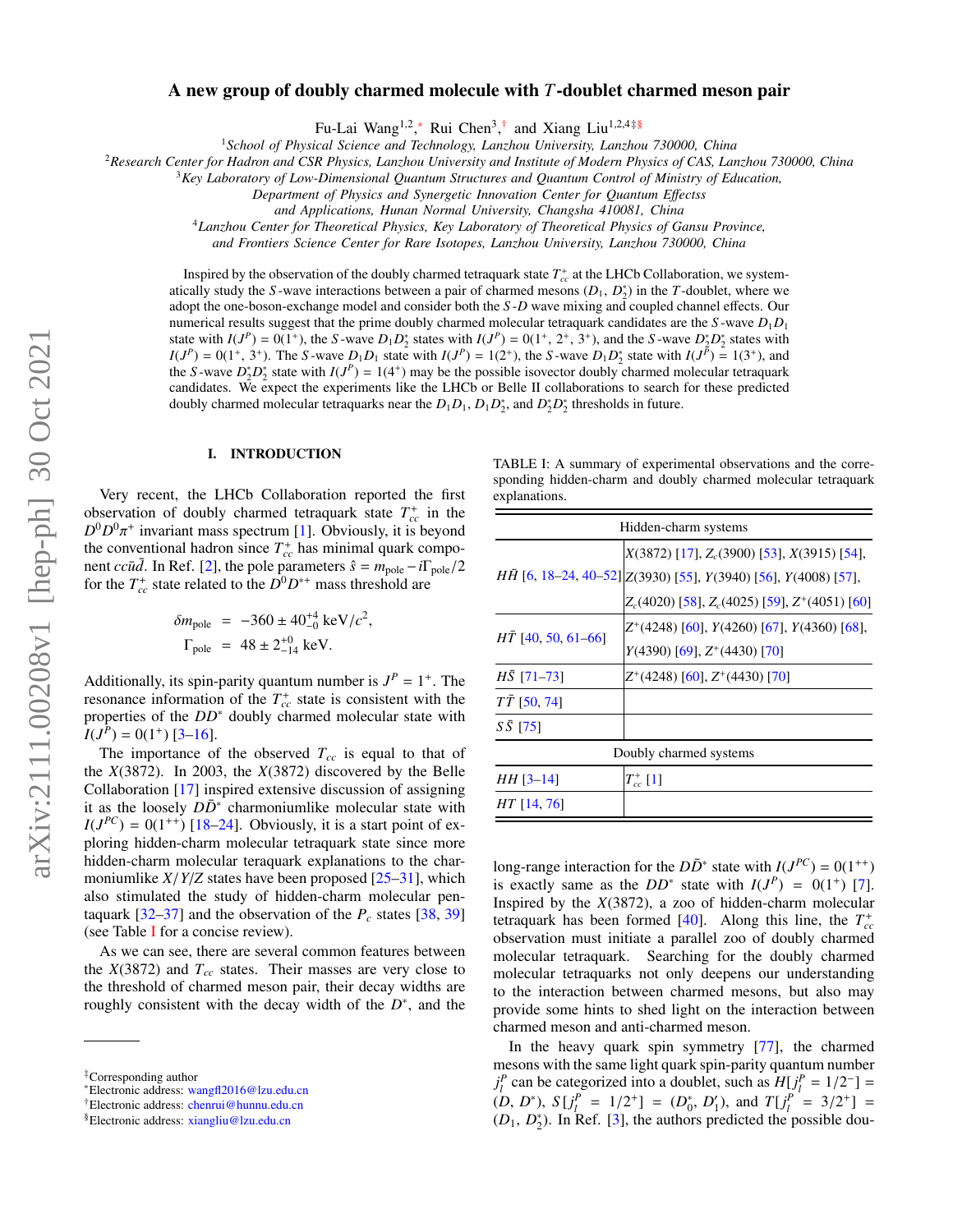bly charmed molecular tetraquark candidates composed of a pair of charmed mesons in the *H*-doublet. Recently, we performed a systematic study of the *HT*-type meson-meson interactions, and predicted a series of possible *HT*-type doubly charmed molecular tetraquark candidates [\[76\]](#page-10-4).

For continuing the exploration of doubly charmed molecular tetraquark family, in this work, we focus on the *S* -wave interactions between a pair of charmed mesons in the *T*-doublet by adopting the one-boson-exchange (OBE) model. In realistic calculation, both the *S* -*D* wave mixing effect and the coupled channel effect are considered. With these obtained OBE effective potentials, we can further solve the coupled channel Schrödinger equation to search for the bound state solutions. By this way, we study how charmed and anti-charmed meson in the *T* doublet form the *T T*-type doubly charmed molecular tetraquark states. Finally, several possible *T T*-type doubly charmed molecular tetraquark candidates are predicted, which is the important step to construct the family of the doubly charmed molecular tetraquarks, where the provided crucial information is helpful to the experimental search for the possible doubly charmed molecular tetraquark candidates in the future expriment.

This paper is organized as follows. After the introduction in Sec. [I,](#page-0-4) we illustrate the detailed deduction of the *S* -wave interactions between a pair of charmed mesons in the *T*-doublet by adopting the OBE model in Sec. [II.](#page-1-0) With this preparation, we present the corresponding bound state properties of the *S* wave  $D_1D_1$ ,  $D_1D_2^*$ , and  $D_2^*D_2^*$  systems, and further conclude whether there exist possible  $\overline{T}T$ -type doubly charmed molecular tetraquark candidates in Sec. [III.](#page-4-0) This work ends with the summary in Sec. [IV.](#page-6-0)

### <span id="page-1-0"></span>II. INTERACTIONS OF THE *S*-WAVE *TT* SYSTEMS

In this section, we present the detailed derivation of the OBE effective potentials for these discussed *S* -wave *T T*-type doubly charmed meson-meson systems, and we include the contributions from the light scalar meson  $(\sigma)$ , pseudoscalar meson  $(\pi/\eta)$ , and vector meson  $(\rho/\omega)$  exchange processes.

#### A. The flavor and spin-orbital wave functions

Before deducing the effective potentials, we first construct the flavor and spin-orbital wave functions for these discussed *T T*-type doubly charmed tetraquark systems. The isospin for the *T T*-type doubly charmed tetraquark systems can be either 0 or 1, and we collect the relevant flavor wave functions in Table [II](#page-1-1)  $[3, 5, 8, 76]$  $[3, 5, 8, 76]$  $[3, 5, 8, 76]$  $[3, 5, 8, 76]$  $[3, 5, 8, 76]$  $[3, 5, 8, 76]$  $[3, 5, 8, 76]$ .

These allowed quantum numbers for the *S*-wave  $D_1D_1$  and  $D_2^* D_2^*$  states include

$$
D_1D_1[I(J^P)] : 1(0^+), 0(1^+), 1(2^+),
$$
  

$$
D_2^*D_2^*[I(J^P)] : 1(0^+), 0(1^+), 1(2^+), 0(3^+), 1(4^+).
$$

The spin-orbital wave functions  $|^{2S+1}L_J\rangle$  for the  $D_1D_1, D_1D_2^*$ ,

<span id="page-1-1"></span>TABLE II: Flavor wave functions  $|I, I_3\rangle$  for the *TT* systems. Here, *I* and  $I_3$  stand for their isospin and the third component of these discussed *TT* systems, respectively. For the *S*-wave  $D_1D_2^*$  system, the factor  $(-1)^{J_{D_1 D_2^*}-3}$  comes from the exchange of two charmed mesons [\[62,](#page-9-22) [66,](#page-9-17) [74,](#page-10-2) [76,](#page-10-4) [78\]](#page-10-6).

| $ I, I_3\rangle$ $ D_1D_1$ system                                                                                                                                                                                                                                                                                                                 | $D_2^*D_2^*$ system                                                                               |  |  |  |
|---------------------------------------------------------------------------------------------------------------------------------------------------------------------------------------------------------------------------------------------------------------------------------------------------------------------------------------------------|---------------------------------------------------------------------------------------------------|--|--|--|
| $ 1,1\rangle$ $ D_1^{\dagger}D_1^{\dagger}\rangle$                                                                                                                                                                                                                                                                                                | $ D_2^{*+}D_2^{*+}\rangle$                                                                        |  |  |  |
| $ 1,0\rangle\ \left \frac{1}{\sqrt{2}}\left( D^0_{1}D^+_1\rangle+ D^+_1D^0_{1}\rangle\right)\right.$                                                                                                                                                                                                                                              | $\frac{1}{\sqrt{2}}\left( D_2^{*0}D_2^{*+}\rangle+ D_2^{*+}D_2^{*0}\rangle\right)$                |  |  |  |
| $ 1,-1\rangle  D_1^0D_1^0\rangle$                                                                                                                                                                                                                                                                                                                 | $ D_2^{*0}D_2^{*0}\rangle$                                                                        |  |  |  |
| $ 0,0\rangle$ $\left  \frac{1}{\sqrt{2}} \left(  D_1^0 D_1^+ \rangle -  D_1^+ D_1^0 \rangle \right) \right $                                                                                                                                                                                                                                      | $\left \frac{1}{\sqrt{2}}\left( D_2^{*0}D_2^{*+}\rangle -  D_2^{*+}D_2^{*0}\rangle\right)\right $ |  |  |  |
| $ I, I_3\rangle$ $ D_1D_2^*$ system                                                                                                                                                                                                                                                                                                               |                                                                                                   |  |  |  |
| $ 1, 1\rangle$ $\left  \frac{1}{\sqrt{2}} \left(  D_1^* D_2^{*+} \rangle + (-1)^{J_{D_1 D_2^*}-3}  D_2^{*+} D_1^{*} \rangle \right) \right $                                                                                                                                                                                                      |                                                                                                   |  |  |  |
|                                                                                                                                                                                                                                                                                                                                                   |                                                                                                   |  |  |  |
| $\begin{split}  1,0\rangle\ &\left \frac{1}{2}\!\left[\!\left( D_1^0D_2^{*+}\rangle+ D_1^+D_2^{*0}\rangle\right)\!+(-1)^{J_{D_1D_2^*}-3}\left( D_2^{*+}D_1^0\rangle+ D_2^{*0}D_1^{+}\rangle\right)\right]\right.\\  1,-1\rangle\left \frac{1}{\sqrt{2}}\left( D_1^0D_2^{*0}\rangle+(-1)^{J_{D_1D_2^*}-3} D_2^{*0}D_1^0\rangle\right) \end{split}$ |                                                                                                   |  |  |  |
| $ 0,0\rangle \left  \frac{1}{2} \left[ \left(  D_1^0 D_2^{*+} \rangle -  D_1^+ D_2^{*0} \rangle \right) - (-1)^{J_{D_1 D_2^*}-3} \left(  D_2^{*+} D_1^0 \rangle -  D_2^{*0} D_1^{+} \rangle \right) \right]$                                                                                                                                      |                                                                                                   |  |  |  |
|                                                                                                                                                                                                                                                                                                                                                   |                                                                                                   |  |  |  |

and  $D_2^* D_2^*$  systems can be expressed as

$$
\begin{array}{ll} D_1D_1: & |^{2S+1}L_J\rangle = \sum\limits_{m,m',m_S,m_L} C^{S,m_S}_{1m,1m'} C^{J,M}_{Sm_S,Lm_L} \epsilon^{\mu}_m \epsilon^{\nu}_{m'} |Y_{L,m_L}\rangle, \\[2mm] D_1D_2^*: & |^{2S+1}L_J\rangle = \sum\limits_{m,m',m_S,m_L} C^{S,m_S}_{1m,2m'} C^{J,M}_{Sm_S,Lm_L} \epsilon^{\lambda}_m \epsilon^{\mu\nu}_{m'} |Y_{L,m_L}\rangle, \\[2mm] D_2^*D_2^*: & |^{2S+1}L_J\rangle = \sum\limits_{m,m',m_S,m_L} C^{S,m_S}_{2m,2m'} C^{J,M}_{Sm_S,Lm_L} \epsilon^{\mu\nu}_{m'} \epsilon^{\lambda\rho}_{m'} |Y_{L,m_L}\rangle, \end{array}
$$

respectively. Here,  $C_{abc}^{e,f}$  is the Clebsch-Gordan coeffi-<br>cient and  $|Y_{t-1}\rangle$  stands for the spherical harmonics function cient, and  $|Y_{L,m_L}\rangle$  stands for the spherical harmonics function. tion vector and tensor for the axial-vector charmed meson  $D_1$  $\mu_m^{\mu}(m = 0, \pm 1)$  and  $\zeta_m^{\mu\nu}(m = 0, \pm 1, \pm 2)$  denote the polariza-<br>ion vector and tensor for the axial-vector charmed meson *D*. and the tensor charmed meson  $D_2^*$ , respectively. In the static limit, their explicit expressions can be written as [\[79\]](#page-10-7)

$$
\epsilon_0^{\mu} = (0, 0, 0, -1), \quad \epsilon_{\pm}^{\mu} = \frac{1}{\sqrt{2}} (0, \pm 1, i, 0),
$$
  

$$
\zeta_m^{\mu\nu} = \sum_{m_1, m_2} C_{1m_1, 1m_2}^{2, m} \epsilon_{m_1}^{\mu} \epsilon_{m_2}^{\nu}.
$$

#### B. The effective Lagrangians

In the following, we adopt the effective Lagrangian approach to deduce the OBE effective potentials for the  $D_1D_1$ ,  $D_1D_2^*$ , and  $D_2^*D_2^*$  systems. Based on the heavy quark symmetry, the chiral symmetry, and the hidden gauge symmetry [\[80–](#page-10-8) [84\]](#page-10-9), the compact form of the relevant effective Lagrangians can be constructed as [\[85\]](#page-10-10)

<span id="page-1-2"></span>
$$
\mathcal{L}_{TT\sigma} = g''_{\sigma} \langle T_a^{(Q)\mu} \sigma \overline{T}_{a\mu}^{(Q)} \rangle, \tag{2.1}
$$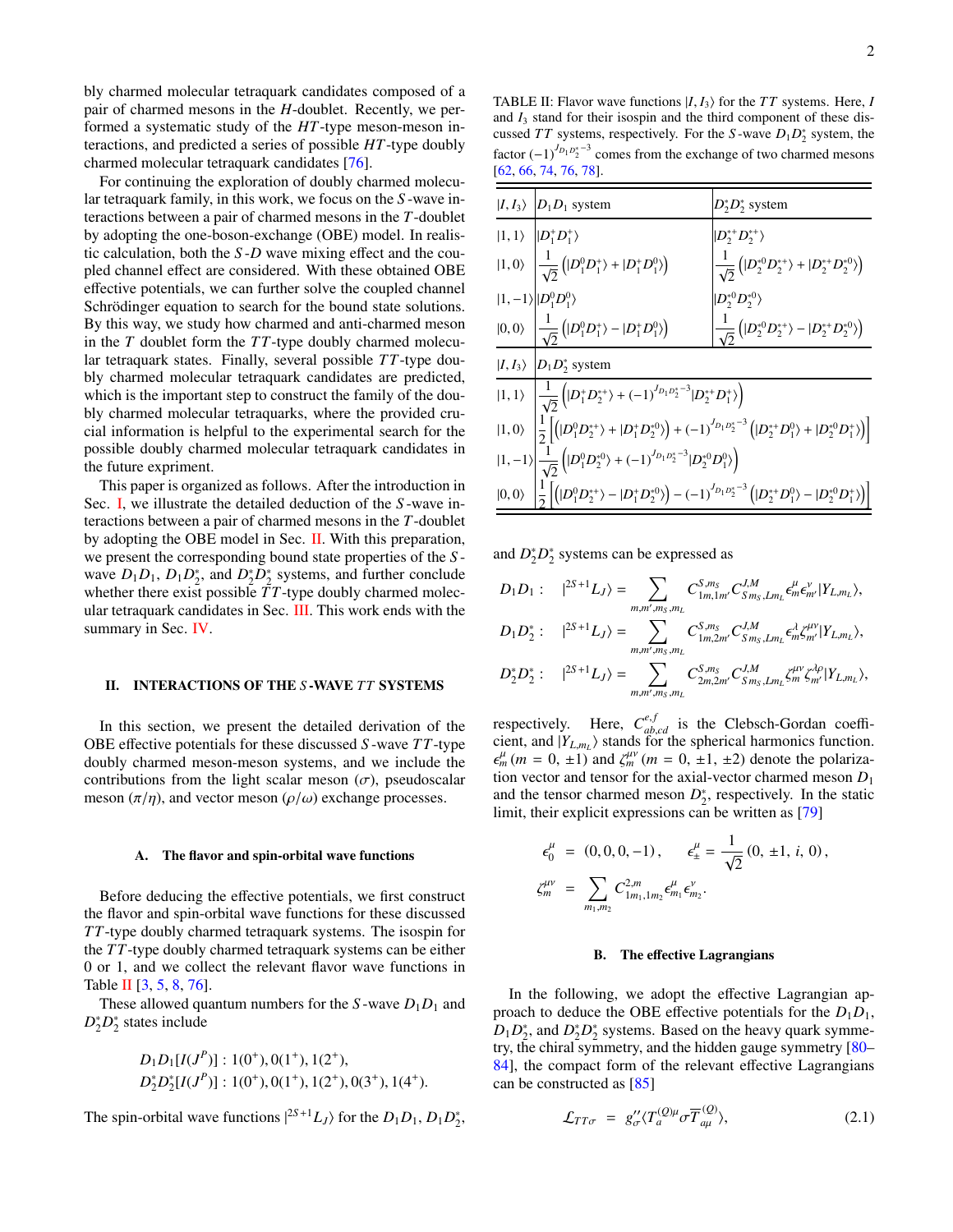$$
\mathcal{L}_{TT\mathbb{P}} = ik \langle T_b^{(Q)\mu} \mathcal{A}_{ba} \gamma_5 \overline{T}_{a\mu}^{(Q)} \rangle, \tag{2.2}
$$
\n
$$
\mathcal{L}_{TTV} = i\beta'' \langle T_b^{(Q)\lambda} v^{\mu} (\mathcal{V}_{\mu} - \rho_{\mu})_{ba} \overline{T}_{a\lambda}^{(Q)} \rangle
$$
\n
$$
+ i\lambda'' \langle T_b^{(Q)\lambda} \sigma^{\mu\nu} F_{\mu\nu}(\rho)_{ba} \overline{T}_{a\lambda}^{(Q)} \rangle, \tag{2.3}
$$

where the four velocity is  $v = (1, 0)$  in the static approximation. Surperfield  $T_a^{(Q)\mu}$  can be expressed as a linear combination of the axial-vector heavy flavor meson  $P_{1}^{(Q)}$  with  $I(J^P) = 1/2(1^+)$  and the tensor heavy flavor meson  $P_2^{*(Q)}$  with  $I(J^P) = 1/2(2^+)$  which reads as [85]  $I(J^P) = 1/2(2^+)$ , which reads as [\[85\]](#page-10-10)

$$
T_a^{(Q)\mu} = \frac{1+\cancel{p}}{2} \left[ P_{2a}^{*(Q)\mu\nu} \gamma_{\nu} - \sqrt{\frac{3}{2}} P_{1a\nu}^{(Q)} \gamma_5 \left( g^{\mu\nu} - \frac{\gamma^{\nu} (\gamma^{\mu} - \nu^{\mu})}{3} \right) \right],
$$

where  $P_1^{(c)}$  $P_1^{(c)} = (D_1^0, D_1^+)$ ,  $P_2^{*(c)}$ <br>no relations for these of <sup>\*(c)</sup> =  $(D_2^{*0}, D_2^{*+})$ , and the nor-<br>rediscussed charmed mesons are malization relations for these discussed charmed mesons are  $\langle 0|D_1^{\mu}|c\bar{q}(1^+) \rangle = \epsilon^{\mu} \sqrt{m_{D_1}}$  and  $\langle 0|D_2^{\mu\nu}|c\bar{q}(2^+) \rangle = \xi^{\mu\nu} \sqrt{m_{D_2^*}}$ . Its<br> $-\langle 0 \rangle_{\mu}$   $-\langle 0 \rangle_{\mu}$   $-\langle 0 \rangle_{\mu}$   $\langle 0 \rangle_{\mu}$   $\langle 0 \rangle_{\nu}$   $\langle 0 \rangle_{\nu}$   $\langle 0 \rangle_{\nu}$ 2 conjugate field  $\overline{T}_a^{(Q)\mu}$  is written as  $\overline{T}_a^{(Q)\mu} = \gamma^0 T_a^{(Q)\mu\dagger} \gamma^0$ .<br>In Fos. (2, 1)-(2, 3), we define the axial current  $\mathcal{A}$ .

In Eqs. [\(2.1\)](#page-1-2)-[\(2.3\)](#page-1-2), we define the axial current  $\mathcal{A}_{\mu}$ , the vec-<br>courrent  $\Omega_{\mu}$ , the vector meson field a send the vector me tor current  $V_{\mu}$ , the vector meson field  $\rho_{\mu}$ , and the vector meson field strength tensor  $F_{\mu\nu}(\rho)$ , i.e.,

$$
\begin{aligned}\n\mathcal{A}_{\mu} &= \frac{1}{2} (\xi^{\dagger} \partial_{\mu} \xi - \xi \partial_{\mu} \xi^{\dagger}), \qquad \mathcal{V}_{\mu} = \frac{1}{2} (\xi^{\dagger} \partial_{\mu} \xi + \xi \partial_{\mu} \xi^{\dagger}), \\
\rho_{\mu} &= \frac{i g_V}{\sqrt{2}} \mathbb{V}_{\mu}, \qquad \qquad F_{\mu\nu}(\rho) = \partial_{\mu} \rho_{\nu} - \partial_{\nu} \rho_{\mu} + [\rho_{\mu}, \rho_{\nu}]\n\end{aligned}
$$

with  $\xi = \exp(iP/f_\pi)$ . Here, P and  $\nabla_\mu$  stand for the pseudoscalar meson and the vector meson matrices, respectively, which have the forms of

$$
\mathbb{P} = \begin{pmatrix} \frac{\pi^0}{\sqrt{2}} + \frac{\eta}{\sqrt{6}} & \pi^+ & K^+ \\ \pi^- & -\frac{\pi^0}{\sqrt{2}} + \frac{\eta}{\sqrt{6}} & K^0 \\ K^- & \bar{K}^0 & -\sqrt{\frac{2}{3}}\eta \end{pmatrix},
$$

$$
\mathbb{V}_{\mu} = \begin{pmatrix} \frac{\rho^0}{\sqrt{2}} + \frac{\omega}{\sqrt{2}} & \rho^+ & K^{*+} \\ \rho^- & -\frac{\rho^0}{\sqrt{2}} + \frac{\omega}{\sqrt{2}} & K^{*0} \\ K^{*-} & \bar{K}^{*0} & \phi \end{pmatrix},
$$

respectively. Once expanding the effective Lagrangians in Eqs.  $(2.1)$ - $(2.3)$ , we can further obtain the concrete effective Lagrangians between the charmed mesons in the *T*-doublet and the light mesons, which can be explicitly expressed as

$$
\mathcal{L}_{D_1 D_1 \sigma} = -2g_{\sigma}^{\prime\prime} D_{1a\mu} D_{1a}^{\mu \dagger} \sigma, \tag{2.4}
$$

$$
\mathcal{L}_{D_1 D_1 \mathbb{P}} = -\frac{5ik}{3f_\pi} \epsilon^{\mu\nu\rho\tau} v_\tau D_{1b\nu} D_{1a\mu}^\dagger \partial_\rho \mathbb{P}_{ba}, \tag{2.5}
$$

$$
\mathcal{L}_{D_1 D_1 \mathbb{V}} = -\sqrt{2} \beta'' g_V (v \cdot \mathbb{V}_{ba}) D_{1b\mu} D_{1a}^{\mu \dagger} \n+ \frac{5 \sqrt{2} i \lambda'' g_V}{3} \left( D_{1b}^{\mu} D_{1a}^{\nu \dagger} - D_{1b}^{\nu} D_{1a}^{\mu \dagger} \right) \partial_{\mu} \mathbb{V}_{bav},
$$
\n(2.6)

$$
\mathcal{L}_{D_2^* D_2^* \sigma} = 2g''_{\sigma} D_{2a}^{*\mu \nu} D_{2a\mu \nu}^{*\dagger} \sigma, \tag{2.7}
$$

$$
\mathcal{L}_{D_2^* D_2^* \mathbb{P}} = \frac{2ik}{f_\pi} \epsilon^{\mu \nu \rho \tau} \nu_\nu D_{2b\alpha\tau}^* D_{2a\rho}^{*\alpha \dagger} \partial_\mu \mathbb{P}_{ba}, \tag{2.8}
$$

$$
\mathcal{L}_{D_2^* D_2^* V} = \sqrt{2} \beta'' g_V (v \cdot \mathbb{V}_{ba}) D_{2b}^{* \lambda v} D_{2a\lambda v}^{* \dagger} + 2 \sqrt{2} i \lambda'' g_V \times \left( D_{2b}^{* \lambda v} D_{2a\lambda}^{* \mu \dagger} - D_{2b\lambda}^{* \mu \dagger} D_{2a}^{* \lambda v \dagger} \right) \partial_\mu \mathbb{V}_{bav},
$$
\n(2.9)

$$
\mathcal{L}_{D_1 D_2^* \sigma} = \sqrt{\frac{2}{3}} i g^{\prime\prime}_{\sigma} \epsilon^{\mu\nu\rho\tau} v_{\rho} \left( D_{2\alpha\mu\tau}^* D_{1\alpha\nu}^\dagger - D_{1\alpha\nu} D_{2\alpha\mu\tau}^{* \dagger} \right) \sigma, \quad (2.10)
$$

$$
\mathcal{L}_{D_1 D_2^{\ast \mathbb{P}}} = -\sqrt{\frac{2}{3}} \frac{k}{f_\pi} \left( D_{2b}^{\ast \mu \lambda} D_{1a\mu}^\dagger + D_{1b\mu} D_{2a}^{\ast \mu \lambda \dagger} \right) \partial_\lambda \mathbb{P}_{ba}, \quad (2.11)
$$

$$
\mathcal{L}_{D_1 D_2^* \mathbb{V}} = \frac{i \beta'' g_V}{\sqrt{3}} \epsilon^{\lambda \alpha \rho \tau} v_{\rho} (v \cdot \mathbb{V}_{ba}) \left( D_{2b\lambda\tau}^* D_{1a\alpha}^\dagger - D_{1ba} D_{2a\lambda\tau}^{* \dagger} \right) \n+ \frac{2 \lambda'' g_V}{\sqrt{3}} \left[ 3 \epsilon^{\mu \lambda \nu \tau} v_{\lambda} \left( D_{2b\alpha\tau}^* D_{1a}^{\alpha \dagger} + D_{1b}^{\alpha} D_{2a\alpha\tau}^{* \dagger} \right) \partial_{\mu} \mathbb{V}_{ba\nu} \right. \n+ 2 \epsilon^{\lambda \alpha \rho \nu} v_{\rho} \left( D_{2b\lambda}^{*\mu} D_{1a\alpha}^\dagger + D_{1ba} D_{2a\lambda}^{*\mu \dagger} \right) \n\times \left( \partial_{\mu} \mathbb{V}_{ba\nu} - \partial_{\nu} \mathbb{V}_{ba\mu} \right) \right].
$$
\n(2.12)

In this work, we estimate all the coupling constants in the quark model (see Refs. [\[86–](#page-10-11)[89\]](#page-10-12) for more details). The values for the involved coupling constants are  $g'' = 0.76$ ,  $k = 0.59$ ,  $f = 132$  MeV  $g'' = 0.90$   $d'' = 0.56$  GeV<sup>-1</sup> and  $g'' = 0.76$  $f_{\pi} = 132$  MeV,  $\beta'' = 0.90$ ,  $\lambda'' = 0.56$  GeV<sup>-1</sup>, and  $g_V = 5.83$  [86]. The masses of these involved hadrons are  $m =$ 5.83 [\[86\]](#page-10-11). The masses of these involved hadrons are  $m_{\sigma}$  = 600.00 MeV,  $m_{\pi}$  = 137.27 MeV,  $m_{\eta}$  = 547.86 MeV,  $m_{\rho}$  = 775.26 MeV,  $m_{\omega}$  = 782.66 MeV,  $m_{D_1}$  = 2422.00 MeV, and  $m_{D_2^*} = 2463.05$  MeV [\[90\]](#page-10-13).

#### C. The effective potentials

With the above preparation, we can further deduce the effective potentials according to the general procedures. First, we can write down the scattering amplitude  $\mathcal{M}^{h_1h_2 \rightarrow h_3h_4}(\boldsymbol{q})$  of the scattering process  $h_1 h_2 \rightarrow h_3 h_4$  by exchanging the light mesons under the effective Lagrangian approach. The relevant Feynman diagram is given in Fig. [1,](#page-2-0) and the scattering amplitude  $\mathcal{M}^{h_1 h_2 \to \bar{h}_3 h_4}(\boldsymbol{q})$  can be written as

$$
i\mathcal{M}^{h_1h_2 \to h_3h_4}(\boldsymbol{q}) = \sum_{m = \sigma, \mathbb{P}, \mathbb{V}} i\Gamma^{h_1h_3m}_{(\mu)} P_m^{(\mu\nu)} i\Gamma^{h_2h_4m}_{(\nu)}, \qquad (2.13)
$$

where the interaction vertices  $\Gamma^{h_1 h_3 m}_{(n)}$  and  $\Gamma^{h_2 h_4 m}_{(n)}$ where the interaction vertices  $I_{(\mu)}$  and  $I_{(\nu)}$ <br>tracted from the former effective Lagrangians.  $\frac{n_2 n_4 m}{(v)}$  can be ex-



<span id="page-2-0"></span>FIG. 1: The relevant Feynman diagram for the scattering process  $h_1h_2 \rightarrow h_3h_4.$ 

And then, we adopt the Breit approximation [\[91,](#page-10-14) [92\]](#page-10-15) and the nonrelativistic normalizations to obtain the relations between the effective potential in the momentum space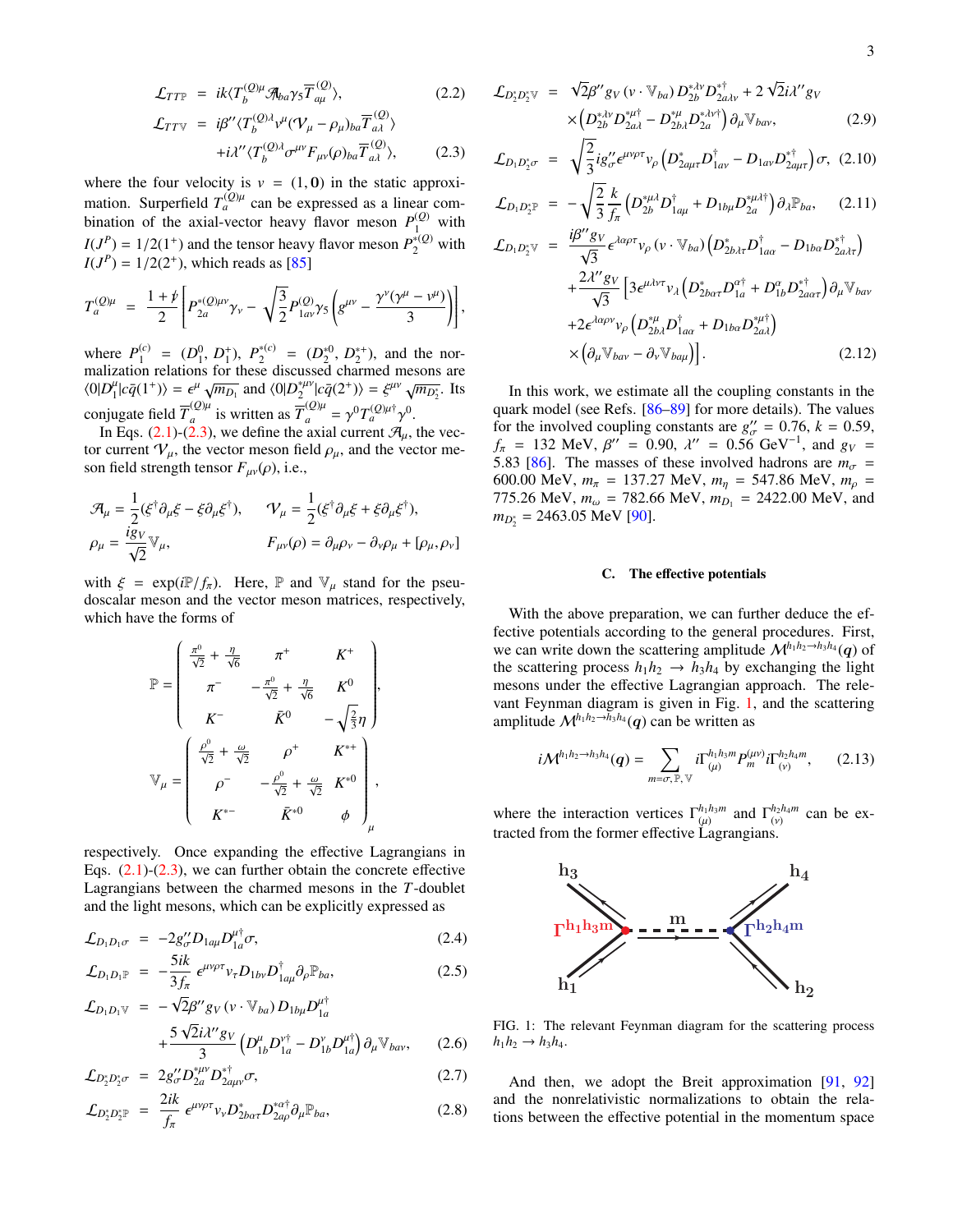$\mathcal{V}_E^{h_1 h_2 \to h_3 h_4} (q)$  and the corresponding scattering amplitude  $\mathcal{M}^{h_1 h_2 \to h_3 h_4}(\mathbf{q})$ , i.e.,

$$
\mathcal{V}_{E}^{h_1 h_2 \to h_3 h_4}(\mathbf{q}) = -\frac{\mathcal{M}^{h_1 h_2 \to h_3 h_4}(\mathbf{q})}{\sqrt{\prod_i 2m_i \prod_f 2m_f}},
$$
(2.14)

where  $m_{i(f)}$  are the masses of the initial (final) states. Finally, we can perform the Fourier transformation to deduce the effective potential in the coordinate space  $\mathcal{V}_E^{h_1 h_2 \to h_3 h_4}(\boldsymbol{r}),$ 

$$
\mathcal{V}_{E}^{h_1h_2 \to h_3h_4}(r) = \int \frac{d^3q}{(2\pi)^3} e^{iq \cdot r} \mathcal{V}_{E}^{h_1h_2 \to h_3h_4}(q) \mathcal{F}^2(q^2, m_E^2).
$$
\n(2.15)

In order to compensate the off-shell effect of the exchanged particles, we introduce a form factor  $\mathcal{F}(q^2, m_E^2)$  at every inter-<br>action vertex  $\mathcal{F}(q^2, m^2) = (\Lambda^2 - m^2)/(\Lambda^2 - q^2)$ . Here  $\Lambda$ particles, we informed a form ractor  $f(q^2, m_E^2)$  at every inter-<br>action vertex,  $\mathcal{F}(q^2, m_E^2) = (\Lambda^2 - m_E^2)/(\Lambda^2 - q^2)$ . Here,  $\Lambda$ ,<br>*a* and  $m_E$  are the cutoff parameter the four-momentum and *q*, and *m<sup>E</sup>* are the cutoff parameter, the four-momentum, and the masses of the exchanged light mesons, respectively. In our numerical calculations, we vary the cutoff value  $\Lambda$  from 0.80 to 2.50 GeV to search for the loosely bound state solutions. According to the experience of studying the deuteron, a reasonable cutoff value is taken around 1.00 GeV [\[52,](#page-9-6) [93\]](#page-10-16), in this cutoff region, we can reproduce the masses of the three  $P_c$ states  $[32-37]$  $[32-37]$  and the  $T_{cc}$  state  $[3-14]$  $[3-14]$  in the hadronic molecular picture.

Finally, the total OBE effective potentials for all the discussed *T T*-type doubly charmed molecular tetraquarks can be expressed as

$$
\mathcal{V}_{1} = -g_{\sigma}^{\prime\prime 2} O_{1} Y_{\sigma} - \frac{25k^{2}}{108f_{\pi}^{2}} (O_{2} \mathcal{Z}_{r} + O_{3} \mathcal{T}_{r}) \left( \frac{\mathcal{G} Y_{\pi}}{2} + \frac{Y_{\eta}}{6} \right) \n+ \frac{1}{2} \beta^{\prime\prime 2} g_{\gamma}^{2} O_{1} \left( \frac{\mathcal{G} Y_{\rho}}{2} + \frac{Y_{\omega}}{2} \right) \n- \frac{25}{54} \lambda^{\prime\prime 2} g_{\gamma}^{2} (2O_{2} \mathcal{Z}_{r} - O_{3} \mathcal{T}_{r}) \left( \frac{\mathcal{G} Y_{\rho}}{2} + \frac{Y_{\omega}}{2} \right) \tag{2.16}
$$

for the  $D_1D_1 \rightarrow D_1D_1$  process,

$$
\mathcal{V}_2 = -g_{\sigma}^{\prime\prime 2} \frac{O_4 + O_4^{\prime}}{2} Y_{\sigma} \n- \frac{5k^2}{18f_{\pi}^2} \left( \frac{O_5 + O_5^{\prime}}{2} \mathcal{Z}_r + \frac{O_6 + O_6^{\prime}}{2} \mathcal{T}_r \right) \left( \frac{\mathcal{G}Y_{\pi}}{2} + \frac{Y_{\eta}}{6} \right) \n+ \frac{1}{2} \beta^{\prime\prime 2} g_V^2 \frac{O_4 + O_4^{\prime}}{2} \left( \frac{\mathcal{G}}{2} Y_{\rho} + \frac{1}{2} Y_{\omega} \right) \n- \frac{2}{3} \lambda^{\prime\prime 2} g_V^2 \left( 2 \frac{O_5 + O_5^{\prime}}{2} \mathcal{Z}_r - \frac{O_6 + O_6^{\prime}}{2} \mathcal{T}_r \right) \left( \frac{\mathcal{G}Y_{\rho}}{2} + \frac{Y_{\omega}}{2} \right)
$$
\n(2.17)

for the  $D_1 D_2^* \rightarrow D_1 D_2^*$  process,

$$
\mathcal{V}_3 = \frac{k^2}{18f_\pi^2} \left( \frac{O_7 + O_7'}{2} \mathcal{Z}_r + \frac{O_8 + O_8'}{2} \mathcal{T}_r \right) \left( \frac{\mathcal{G}Y_{\pi 0}}{2} + \frac{Y_{\eta 0}}{6} \right) + \frac{\lambda''^2 g_V^2}{9} \left( 2 \frac{O_7 + O_7'}{2} \mathcal{Z}_r - \frac{O_8 + O_8'}{2} \mathcal{T}_r \right) \left( \frac{\mathcal{G}Y_{\rho 0}}{2} + \frac{Y_{\omega 0}}{2} \right) \tag{2.18}
$$

for the  $D_1 D_2^* \to D_2^* D_1$  process, and

$$
\mathcal{V}_{4} = -g_{\sigma}^{\prime\prime 2} O_{9} Y_{\sigma} - \frac{k^{2}}{3 f_{\pi}^{2}} (O_{10} \mathcal{Z}_{r} + O_{11} \mathcal{T}_{r}) \left( \frac{\mathcal{G} Y_{\pi}}{2} + \frac{Y_{\eta}}{6} \right) \n+ \frac{1}{2} \beta^{\prime\prime 2} g_{V}^{2} O_{9} \left( \frac{\mathcal{G} Y_{\rho}}{2} + \frac{Y_{\omega}}{2} \right) \n- \frac{2}{3} \lambda^{\prime\prime 2} g_{V}^{2} (2 O_{10} \mathcal{Z}_{r} - O_{11} \mathcal{T}_{r}) \left( \frac{\mathcal{G} Y_{\rho}}{2} + \frac{Y_{\omega}}{2} \right) \quad (2.19)
$$

for the  $D_2^* D_2^* \to D_2^* D_2^*$  process. Here, the constant  $G$  is taken as −3 for the isoscalar system and 1 for the isovector system, respectively. For the convenience, we define the following expressions

$$
\mathcal{Z}_r = \frac{1}{r^2} \frac{\partial}{\partial r} r^2 \frac{\partial}{\partial r}, \qquad \mathcal{T}_r = r \frac{\partial}{\partial r} \frac{1}{r} \frac{\partial}{\partial r},
$$
\n
$$
Y_i = \frac{e^{-m_i r} - e^{-\Lambda_i r}}{4\pi r} - \frac{\Lambda_i^2 - m_i^2}{8\pi \Lambda_i} e^{-\Lambda_i r}.
$$
\n(2.20)

Here,  $m_0 = \sqrt{m^2 - q_0^2}$  and  $\Lambda_0 = \sqrt{\Lambda^2 - q_0^2}$  with  $q_0 = m_{D_2^*}$  $m_{D_1}$ .

In the above OBE effective potentials, we define several relevant operators  $O_k^{(\prime)}$  $\binom{V}{k}$ , which include

$$
O_{1} = (\epsilon_{3}^{\dagger} \cdot \epsilon_{1})(\epsilon_{4}^{\dagger} \cdot \epsilon_{2}), \quad O_{2} = (\epsilon_{3}^{\dagger} \times \epsilon_{1}) \cdot (\epsilon_{4}^{\dagger} \times \epsilon_{2}),
$$
\n
$$
O_{3} = S(\epsilon_{3}^{\dagger} \times \epsilon_{1}, \epsilon_{4}^{\dagger} \times \epsilon_{2}, \hat{r}),
$$
\n
$$
O_{4} = \mathcal{A}(\epsilon_{3}^{\dagger} \cdot \epsilon_{1})(\epsilon_{4a}^{\dagger} \cdot \epsilon_{2c})(\epsilon_{4b}^{\dagger} \cdot \epsilon_{2d}),
$$
\n
$$
O'_{4} = \mathcal{A}(\epsilon_{4}^{\dagger} \cdot \epsilon_{2})(\epsilon_{3a}^{\dagger} \cdot \epsilon_{1c})(\epsilon_{3b}^{\dagger} \cdot \epsilon_{1d}),
$$
\n
$$
O_{5} = \mathcal{A}(\epsilon_{4a}^{\dagger} \cdot \epsilon_{2c})[(\epsilon_{3}^{\dagger} \times \epsilon_{1}) \cdot (\epsilon_{4b}^{\dagger} \times \epsilon_{2d})],
$$
\n
$$
O'_{5} = \mathcal{A}(\epsilon_{4a}^{\dagger} \cdot \epsilon_{2c})(\epsilon_{4}^{\dagger} \times \epsilon_{2}) \cdot (\epsilon_{3b}^{\dagger} \times \epsilon_{1d}),
$$
\n
$$
O_{6} = \mathcal{A}(\epsilon_{4a}^{\dagger} \cdot \epsilon_{2c}) S(\epsilon_{3}^{\dagger} \times \epsilon_{1}, \epsilon_{4b}^{\dagger} \times \epsilon_{2d}, \hat{r}),
$$
\n
$$
O'_{6} = \mathcal{A}(\epsilon_{3a}^{\dagger} \cdot \epsilon_{1c})(\epsilon_{4}^{\dagger} \cdot \epsilon_{2c})(\epsilon_{3b}^{\dagger} \cdot \epsilon_{1d}),
$$
\n
$$
O_{7} = \mathcal{A}(\epsilon_{3a}^{\dagger} \cdot \epsilon_{1})(\epsilon_{4}^{\dagger} \cdot \epsilon_{2c})(\epsilon_{3b}^{\dagger} \cdot \epsilon_{2d}),
$$
\n
$$
O'_{7} = \mathcal{A}(\epsilon_{4a}^{\dagger} \cdot \epsilon_{2})(\epsilon_{4}^{\dagger} \cdot \epsilon_{2c})(\epsilon_{4b}^{\dagger} \cdot \epsilon_{
$$

with  $S(\mathbf{x}, \mathbf{y}, \hat{\mathbf{r}})$  =  $3(\hat{\mathbf{r}} \cdot \mathbf{x})(\hat{\mathbf{r}} \cdot \mathbf{y}) - \mathbf{x} \cdot \mathbf{y}$ ,  $\mathcal{A}$  =  $\sum_{a,b}^{c,d} C_{1a,1b}^{2,a+b} C_{1c,1d}^{2,c+d}$ , and  $\mathcal{B} = \sum_{a,b,c,d}^{e,f,g,h} C_{1c,1b}^{2,a+b} C_{1c,1d}^{2,e+f} C_{1g,1h}^{2,g+h}$  $\mathcal{L}_{a,b,c,d}^{e,f,g,h} C_{1a,1b}^{2,a+b} C_{1c,1d}^{2,c+d} C_{1e,1f}^{2,e+f}$  $^{2,e+f}_{1e,1f}C^{2,g+h}_{1g,1h}$ <sup>1</sup>*g*,1*<sup>h</sup>* . The operator matrix elements  $\langle f | O^{(r)}_k | i \rangle$  are collected in Appendix [A.](#page-7-13)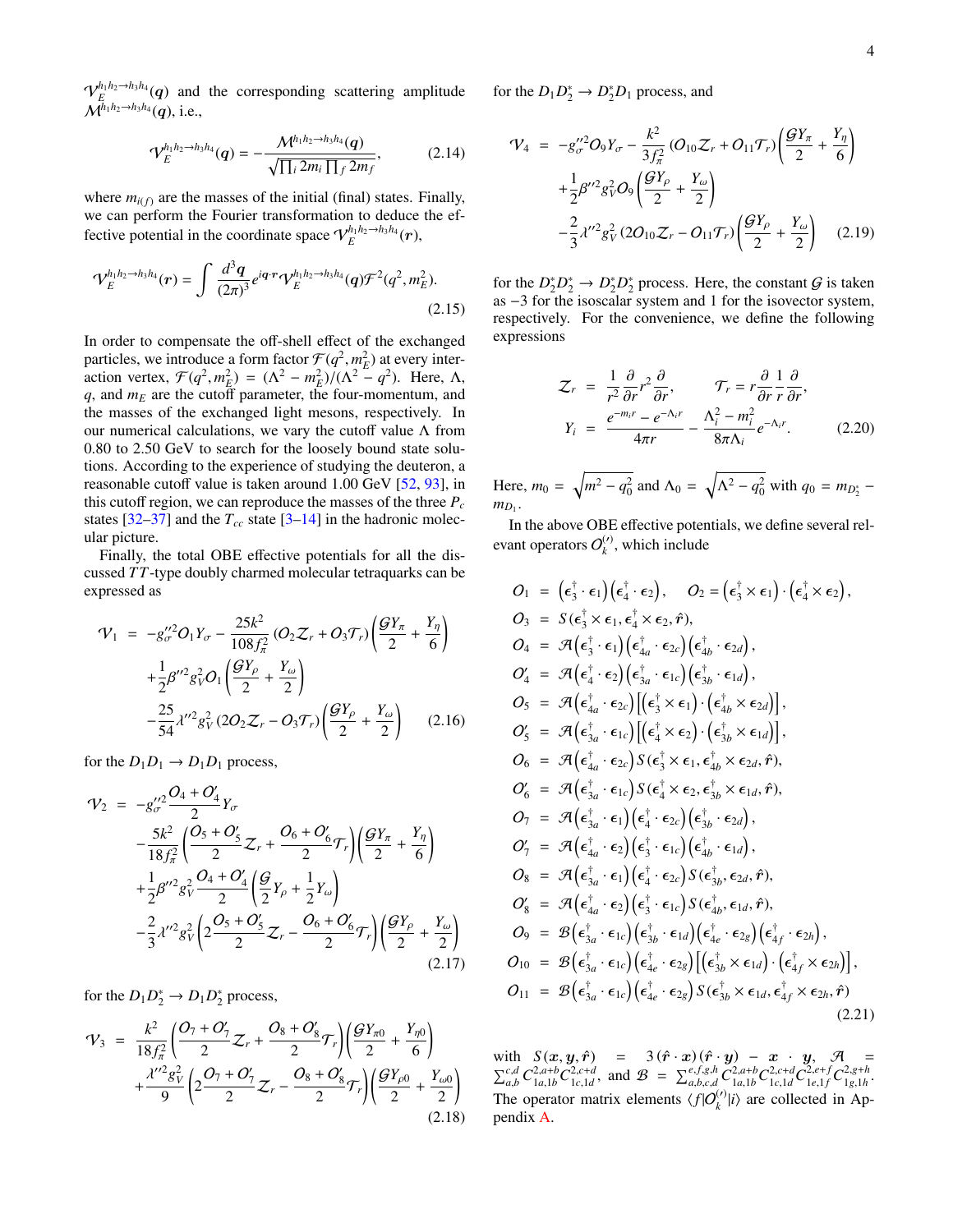#### <span id="page-4-0"></span>III. NUMERICAL RESULTS AND DISCUSSIONS

In this section, we solve the coupled channel Schrödinger equations to search for the bound state solutions for the *S* wave  $D_1D_1$ ,  $D_1D_2^*$ , and  $D_2^*D_2^*$  systems. Our numerical calculations are presented in three cases. First, we perform a single channel analysis with the OBE effective potentials. After that, we further introduce the *S* -*D* wave mixing effect and the coupled channel effect, and give the numerical analysis again. With these steps, we can reveal the roles of the *S* -*D* wave mixing effect and the coupled channel effect in the formation of the *T T*-type doubly charmed molecular tetraquark states.

When we consider the *S*-*D* wave mixing effect and the coupled channel effect, the relevant spin-orbit wave functions  $|^{2S+1}L_J\rangle$  for the  $D_1D_1$ ,  $D_1D_2^*$ , and  $D_2^*D_2^*$  systems are

$$
(I, J^{P}) = (1, 0^{+}) : D_{1}D_{1}|^{1}S_{0}\rangle/|^{5}D_{0}\rangle, D_{2}^{*}D_{2}^{*}|^{1}S_{0}\rangle/|^{5}D_{0}\rangle;
$$
  
\n
$$
(I, J^{P}) = (0, 1^{+}) : D_{1}D_{1}|^{3}S_{1}\rangle/|^{3}D_{1}\rangle, D_{1}D_{2}^{*}|^{3}S_{1}\rangle/|^{3,5,7}D_{1}\rangle,
$$
  
\n
$$
D_{2}^{*}D_{2}^{*}|^{3}S_{1}\rangle/|^{3,5,7}D_{1}\rangle;
$$
  
\n
$$
(I, J^{P}) = (1, 1^{+}) : D_{1}D_{2}^{*}|^{3}S_{1}\rangle/|^{3,5,7}D_{1}\rangle;
$$
  
\n
$$
(I, J^{P}) = (0, 2^{+}) : D_{1}D_{2}^{*}|^{5}S_{2}\rangle/|^{3,5,7}D_{2}\rangle;
$$
  
\n
$$
(I, J^{P}) = (1, 2^{+}) : D_{1}D_{1}|^{5}S_{2}\rangle/|^{1,5}D_{2}\rangle, D_{1}D_{2}^{*}|^{5}S_{2}\rangle/|^{3,5,7}D_{2}\rangle,
$$
  
\n
$$
D_{2}^{*}D_{2}^{*}|^{5}S_{2}\rangle/|^{1,5,9}D_{2}\rangle;
$$
  
\n
$$
(I, J^{P}) = (0, 3^{+}) : D_{1}D_{2}^{*}|^{7}S_{3}\rangle/|^{3,5,7}D_{3}\rangle, D_{2}^{*}D_{2}^{*}|^{7}S_{3}\rangle/|^{3,7}D_{3}\rangle;
$$
  
\n
$$
(I, J^{P}) = (1, 3^{+}) : D_{1}D_{2}^{*}|^{7}S_{3}\rangle/|^{3,5,7}D_{3}\rangle;
$$
  
\n
$$
(I, J^{P}) = (1, 4^{+}) : D_{2}^{*}D_{2}^{*}|^{9}S_{4}\rangle/|^{5,9}D_{4}\rangle.
$$

#### A. The *S*-wave  $D_1D_1$  system

When we take the cutoff value  $\Lambda$  in the range of  $0.8 < \Lambda <$ <sup>2</sup>.5 GeV, we cannot find the bound state solutions for the *<sup>S</sup>* wave  $D_1 D_1$  state with  $I(J^P) = 1(0^+)$ , even if we include the *S* -*D* wave mixing effect and the coupled channel effect.

In Fig. [2,](#page-4-1) we present the cutoff parameter  $\Lambda$  dependence of the binding energy *E*, the root-mean-square (RMS) radius  $r_{RMS}$ , and the probabilities for different components  $P_i$  for the *S*-wave  $D_1D_1$  state with  $I(J^P) = 0(1^+)$  after considering the single channel, the *S* -*D* wave mixing effect, and the coupled channel effect. As we can see, for the single  $|{}^{3}S_{1}\rangle$  channel analysis, the binding energy appears when taking the cutoff value  $\Lambda \sim 1.23$  GeV. With increasing the cutoff value, its binding becomes deeper. When the cutoff value  $\Lambda$  is taken as 1.40 GeV, the binding energy increases to be 12.00 MeV, and the RMS radius decreases to be 1.10 fm. Thus, we suggest that the *S*-wave  $D_1D_1$  state with  $I(J^P) = O(1^+)$  can be a good doubly charmed molecular tetraquark candidate when we only consider the contribution of the  $|{}^{3}S_{1}\rangle$  channel. After considering the *S* -*D* wave mixing effect, the bound state solutions are very similar to those in the single channel analysis, but the cutoff value  $\Lambda$  becomes smaller if obtaining the same binding energy. Thus, the *S* -*D* wave mixing effect is helpful to form the  $D_1D_1$  bound state with  $I(J^P) = 0(1^+)$ . Here, we find that the probability for the *D*-wave component for this bound state is very tiny, which is less than 1%. When

we perform the coupled channel analysis from the  $D_1D_1|^3\mathcal{S}_1$ ,  $D_1 D_2^* \{3} \mathbb{S}_1$ , and  $D_2^* D_2^* \{3} \mathbb{S}_1$  interactions, we can obtain the loosely bound state solutions with the cutoff value Λ around 1.12 GeV, which is a little smaller than those in the single channel and the *S* -*D* wave mixing analysis. Obviously, the coupled channel effect can help to generate this bound state. When the binding energy is less than 12.00 MeV, the dominant channel is the  $D_1D_1|^3\mathcal{S}_1$  component, followed by the  $D_1 D_2^*$ <sup>3</sup>S<sub>1</sub></sub> and  $D_2^* D_2^*$ <sup>3</sup>S<sub>1</sub></sub> channels. As the increasing of the cutoff value, the  $D_1 D_2^* \{3} \mathbb{S}_1$  and  $D_2^* D_2^* \{3} \mathbb{S}_1$  channels become much more important. To summary, the  $S$ -wave  $D_1D_1$  state with  $I(J^P) = 0(1^+)$  can be good doubly charmed molecular tetraquark candidate, and the *S* -*D* wave mixing effect and the coupled channel effect play a minor role in generating the *S* wave  $D_1D_1$  bound state with  $I(J^P) = 0(1^+)$ .



<span id="page-4-1"></span>FIG. 2: (color online) The cutoff parameter Λ dependence of the bound state solutions for the *S*-wave  $D_1D_1$  state with  $I(J^P) = O(1^+)$ when performing (a) the single channel analysis, (b) the *S* -*D* wave mixing analysis, and (c) the coupled channel analysis.

For the *S*-wave  $D_1D_1$  state with  $I(J^P) = 1(2^+)$ , there does not exist the bound state solution with the cutoff parameter around 0.80 to 2.50 GeV after performing both of the single channel analysis and the *S* -*D* wave mixing analysis. However, when we take into account the coupled channel effect by including the  $D_1D_1|^5$  \$2),  $D_1D_2^*|^5$  \$2), and  $D_2^*D_2^*|^5$  \$2) chan-| nels, we can find weakly binding with the cutoff value larger than 2.30 GeV, which is much larger than the cutoff value in the *S*-wave  $D_1D_1$  state with  $I(J^P) = 0(1^+)$ . Thus, the *S*wave  $D_1 D_1$  state with  $I(J^P) = 1(2^+)$  may be the possible doubly charmed molecular tetraquark. As shown in Fig. [3,](#page-5-0) we present the bound state solutions for the *S*-wave  $D_1D_1$  state with  $I(J^P) = 1(2^+)$  after considering the coupled channel ef-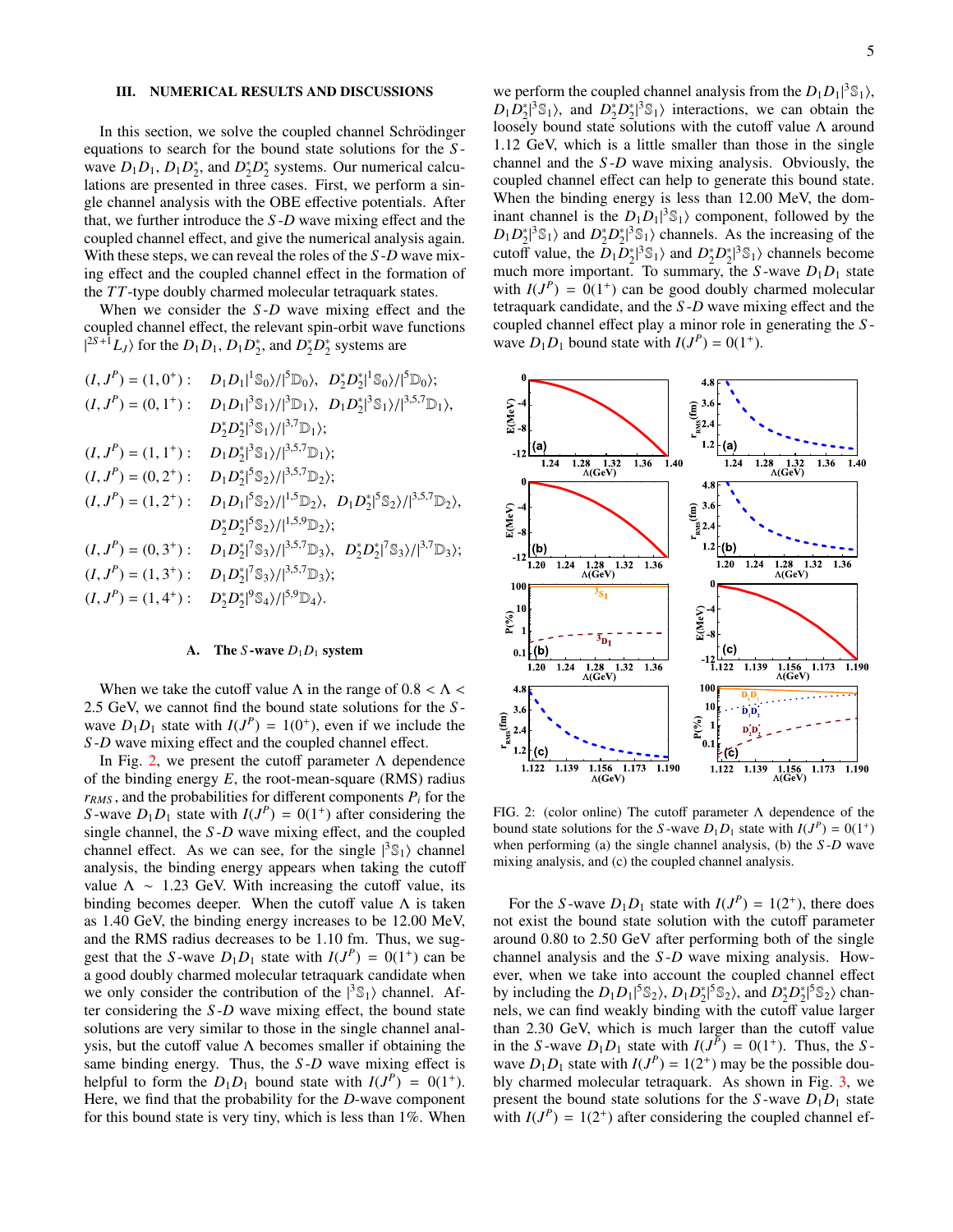fects, where the  $D_1 D_1 |^5 \mathbb{S}_2$  is the dominant channel with the probability over 80%.



<span id="page-5-0"></span>FIG. 3: The cutoff parameter  $\Lambda$  dependence of the bound state solutions for the *S*-wave  $D_1D_1$  state with  $I(J^P) = 1(2^+)$  by performing the coupled channel analysis.

# **B.** The *S*-wave  $D_1 D_2^*$  system

In Table [III,](#page-5-1) we present the obtained bound state properties for the *S*-wave  $D_1D_2^*$  system by performing the single channel, *S* -*D* wave mixing, and coupled channel analysis. For simplicity, we collect typical loosely bound state solutions for three groups, i.e.,

- For the  $D_1 D_2^*$  system with  $I(J^P) = 0(1^+)$ , the binding energy appears at the cutoff parameter around 1.04 GeV, when we take into account the single  $|{}^{3}S_{1}\rangle$  channel. When further adding the contribution from the *D*wave channels, it is easy to form the  $D_1D_2^*$  bound state with  $I(J^P) = 0(1^+)$ . The probability for the  $|{}^3\mathbb{S}_1\rangle$  channel is over 99%, where the *S* -*D* wave mixing effect can be ignored in forming the *S*-wave  $D_1D_2^*$  bound state with  $I(J^P) = 0(1^+)$ . By performing the coupled channel analysis with the  $D_1 D_2^* \beta^3 \mathbb{S}_1$  and  $D_2^* D_2^* \beta^3 \mathbb{S}_1$  channels, | | we can obtain the loosely bound state solutions with the cutoff value  $\Lambda = 1.02$  GeV, and the probability for the  $D_1 D_2^* |^3 \mathbb{S}_1$  channel is over 90%. |
- For the  $D_1 D_2^*$  system with  $I(J^P) = 0(2^+)$ , the bound state solutions appear at the cutoff parameter larger than 1.45 GeV for the single channel case. In the *S* -*D* wave mixing case, the corresponding cutoff parameter becomes smaller if getting the same binding energy, where the *D*-wave contribution is not obvious.
- For the  $D_1 D_2^*$  system with  $I(J^P) = 0(3^+)$ , we can find a shallow binding energy with the cutoff value  $\Lambda$  around 2.50 GeV after considering the *S* -*D* wave mixing effect. However, taking this cutoff range, there is no bound state solutions for the single channel case. If we further consider the coupled channels like  $D_1 D_2^*$ <sup>7</sup> S<sub>3</sub></sub> and  $D_2^* D_2^*$ <sup> $\vert \mathcal{S}_3 \rangle$ , the bound state solutions appear with</sup> the cutoff parameter around 1.75 GeV, and the  $D_1 D_2^*$ channel is the dominant component. Thus, the coupled channel effect plays an important role for forming the *S*-wave  $D_1 D_2^*$  bound state with  $I(J^P) = 0(3^+)$ .
- In the cutoff range  $0.8 < \Lambda < 2.5$  GeV, we cannot find the bound state solutions for the  $D_1D_2^*$  systems with

6

<span id="page-5-1"></span>TABLE III: Bound state properties for the *S*-wave  $D_1 D_2^*$  system. The cutoff Λ, the binding energy *E*, and the root-mean-square radius *rRMS* are in units of GeV, MeV, and fm, respectively. Here, we label the major probability for the corresponding channels in a bold manner.

| Single channel analysis |           |                             |               |                                                                                          |  |  |
|-------------------------|-----------|-----------------------------|---------------|------------------------------------------------------------------------------------------|--|--|
| $I(J^P)$                | $\Lambda$ | E                           | $r_{RMS}$     |                                                                                          |  |  |
|                         | 1.04      | $-0.29$                     | 4.59          |                                                                                          |  |  |
| $0(1^{+})$              | 1.10      | $-3.89$                     | 1.60          |                                                                                          |  |  |
|                         | 1.16      | $-11.72$                    | 1.10          |                                                                                          |  |  |
|                         | 1.45      | $-0.42$                     | 4.20          |                                                                                          |  |  |
| $0(2^{+})$              | 1.57      | $-4.21$                     | 1.57          |                                                                                          |  |  |
|                         | 1.68      | $-11.02$                    | 1.04          |                                                                                          |  |  |
|                         | 2.26      | $-0.50$                     | 3.42          |                                                                                          |  |  |
| $1(3^{+})$              | 2.28      | $-4.92$                     | 1.08          |                                                                                          |  |  |
|                         | 2.30      | $-11.50$                    | 0.71          |                                                                                          |  |  |
|                         |           | $S$ -D wave mixing analysis |               |                                                                                          |  |  |
| $I(J^P)$                | Λ         | E                           | $r_{RMS}$     | $P({}^3\mathbb{S}_1/{}^3\mathbb{D}_1/{}^5\mathbb{D}_1/{}^7\mathbb{D}_1)$                 |  |  |
|                         | 1.04      | $-0.42$                     | 4.14          | 99.89/0.01/o(0)/0.10                                                                     |  |  |
| $0(1^{+})$              | 1.10      | $-4.21$                     | 1.55          | 99.83/0.02/o(0)/0.15                                                                     |  |  |
|                         | 1.16      | $-12.17$                    | 0.99          | 99.84/0.02/o(0)/0.14                                                                     |  |  |
| $I(J^P)$                | Λ         | E                           | $r_{RMS}$     | $P({}^{5}S_{2}/{}^{3}D_{2}/{}^{5}D_{2}/{}^{7}D_{2})$                                     |  |  |
|                         | 1.42      | $-0.26$                     | 4.83          | 99.82 / o(0) / 0.18 / o(0)                                                               |  |  |
| $0(2^{+})$              | 1.55      | $-4.05$                     | 1.61          | 99.64/ $o(0)$ /0.36/ $o(0)$                                                              |  |  |
|                         | 1.67      | $-11.44$                    | 1.03          | $99.60$ / $o(0)$ /0.40/ $o(0)$                                                           |  |  |
| $I(J^P)$                | Λ         | E                           | $r_{RMS}$     | $P({}^{7}\mathbb{S}_{3}/{}^{3}\mathbb{D}_{3}/{}^{5}\mathbb{D}_{3}/{}^{7}\mathbb{D}_{3})$ |  |  |
|                         | 2.47      | $-0.26$                     | 5.01          | $98.81/0.05$ / $o(0)/1.14$                                                               |  |  |
| $0(3^{+})$              | 2.49      | $-0.30$                     | 4.84          | $98.75/0.05/\rho(0)/1.20$                                                                |  |  |
|                         | 2.50      | $-0.33$                     | 4.75          | $98.72/0.05/\rho(0)/1.23$                                                                |  |  |
|                         | 2.26      | $-0.60$                     | 3.17          | 99.96/0.01/o(0)/0.03                                                                     |  |  |
| $1(3^{+})$              | 2.28      | $-5.12$                     | 1.06          | 99.97/0.01/o(0)/0.02                                                                     |  |  |
|                         | 2.30      | $-11.75$                    | 0.70          | 99.98/0.01/ $o(0)$ /0.01                                                                 |  |  |
|                         |           | Coupled channel analysis    |               |                                                                                          |  |  |
| $I(J^P)$                | Λ         | E                           | $r_{\rm RMS}$ | $P(D_1D_2^*/D_2^*D_2^*)$                                                                 |  |  |
|                         | 1.02      | $-0.40$                     | 4.18          | 99.00/1.00                                                                               |  |  |
| $0(1^{+})$              | 1.07      | $-4.06$                     | 1.54          | 95.72/4.28                                                                               |  |  |
|                         | 1.12      | $-11.98$                    | 0.96          | 90.57/9.43                                                                               |  |  |
|                         | 1.75      | $-0.22$                     | 4.98          | 93.96/6.14                                                                               |  |  |
| $0(3^{+})$              | 1.83      | $-3.66$                     | 1.50          | 71.96/28.04                                                                              |  |  |
|                         | 1.91      | $-11.25$                    | 0.86          | 54.50/45.50                                                                              |  |  |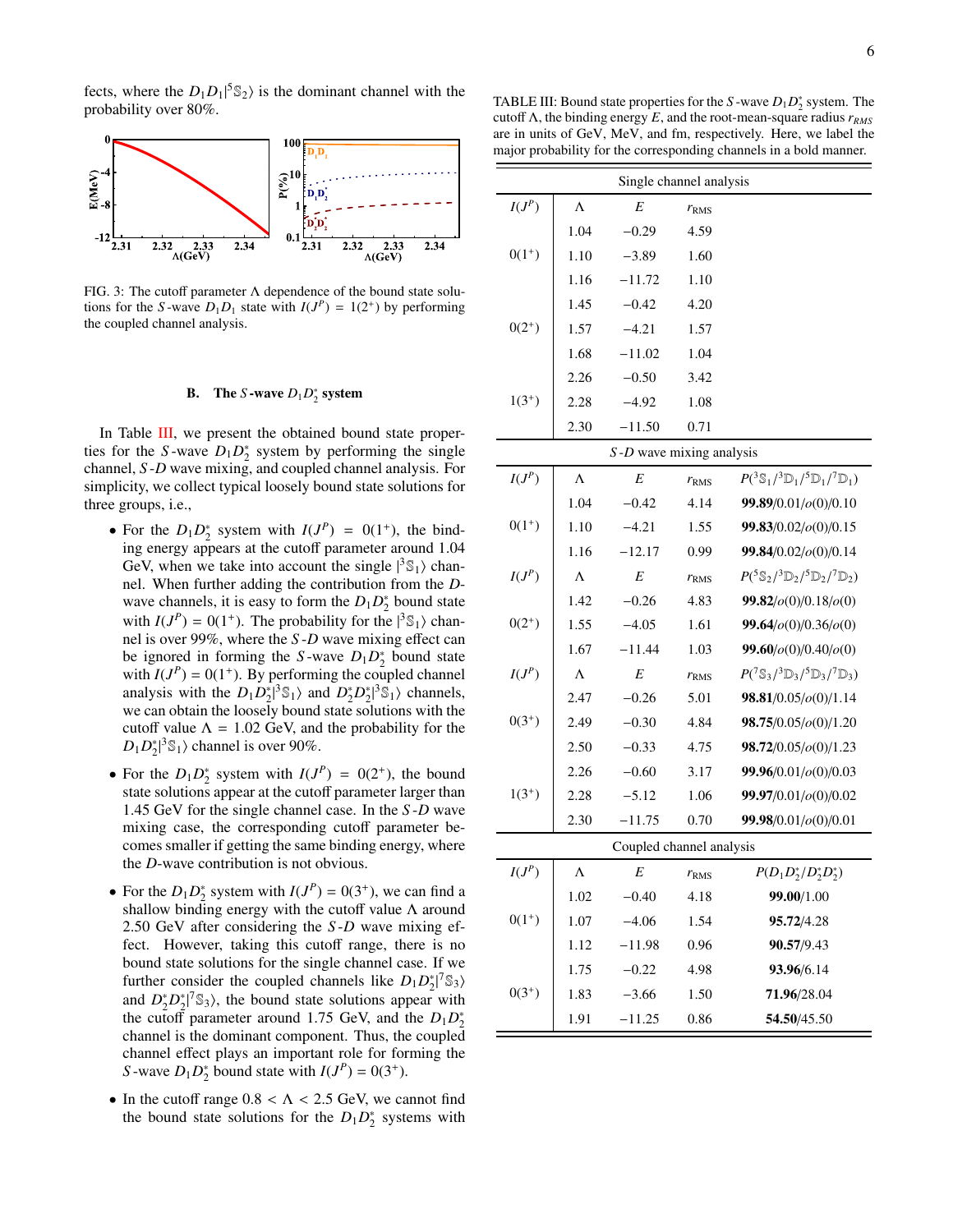$I(J^P) = 1(1^+)$  and  $I(2^+)$  even if we introduce the *S*-*D* wave mixing effect and the coupled channel effect.

• For the  $D_1 D_2^*$  system with  $I(J^P) = 1(3^+)$ , we obtain the loosely bound state solutions with the binding energy around several to several tens MeV, where the RMS radius is around several fm in the cutoff value larger than 2.20 GeV. Here, the bound state solutions are almost same for the single channel case and the *S* -*D* wave mixing case.

To summarize, we can predict several possible doubly charmed molecular tetraquark candidates, such as the *S* -wave  $D_1 D_2^*$  states with  $I(J^P) = 0(1^+), 0(2^+),$  and  $0(3^+)$ . The  $D_1 D_2^*$ state with  $I(J^P) = 1(3^+)$  cannot be excluded as the possible doubly charmed molecular tetraquark candidate. In addition, we find the coupled channel effect plays an essential role in the formation of the  $D_1 D_2^*$  bound state with  $I(J^P) = 0(3^+)$ .

# C. The *S*-wave  $D_2^* D_2^*$  system

In Fig. [4,](#page-6-1) we present the relevant bound state properties for the *S*-wave  $D_2^* D_2^*$  system by performing the single channel and *S* -*D* wave mixing analysis.

For the *S*-wave  $D_2^* D_2^*$  state with  $I(J^P) = 0(1^+)$ , there exists the bound state solutions with the small binding energy and the suitable RMS radius at the cutoff parameter around 1.04 GeV for the single channel analysis. Compared to the results for the single channel case, the bound state properties in the *S* -*D* wave mixing analysis change slightly.

For the *S*-wave  $D_2^* D_2^*$  state with  $I(J^P) = 0(3^+)$ , the OBE effective interactions are a little weaker than those in the *S* wave  $D_2^* D_2^*$  state with  $I(J^P) = 0(1^+)$ . When the cutoff value is taken to be larger than 1.87 GeV, we can obtain the bound state solutions for the single channel analysis. After considering the mixing effect of the  $|^{7} \mathbb{S}_{3}$ ,  $|^{3} \mathbb{D}_{3}$ , and  $|^{7} \mathbb{D}_{3}$  channels, there exists the loosely bound state solutions at the cutoff value  $\Lambda$  > <sup>1</sup>.64 GeV, and the probabilities for the *<sup>D</sup>*-wave components are less than 2%.

For the *S*-wave  $D_2^*D_2^*$  states with  $I(J^P) = 1(0^+, 2^+)$ , their<br>3E effective potentials are weak attractive or repulsive by OBE effective potentials are weak attractive or repulsive by varying the cutoff parameter in the range of 0.80 to 2.50 GeV, these interactions are not strong enough to form the bound states. For the  $D_2^* D_2^*$  state with  $I(J^P) = 1(4^+)$ , we can obtain the loosely bound state solutions with the cutoff value around 2.25 GeV or even larger for both the single channel case and the *S* -*D* wave mixing effect considered case, and the *S* -*D* wave mixing effect plays a rather minor role to form the *S*-wave  $D_2^* D_2^*$  bound state with  $I(J^P) = 1(4^+)$ . Here, we need to specify that the cutoff parameter is a little larger than the reasonable value around 1.00 GeV [\[52,](#page-9-6) [93\]](#page-10-16), and we conclude that the  $D_2^* D_2^*$  state with  $I(J^P) = 1(4^+)$  may be viewed as the possible doubly charmed molecular tetraquark.

Based on the above numerical results, the  $D_2^* D_2^*$  states with  $I(J<sup>P</sup>) = 0(1<sup>+</sup>)$  and  $0(3<sup>+</sup>)$  can be good doubly charmed molecular tetraquark candidates, and the  $D_2^* D_2^*$  state with  $I(J^P)$  = 1(4<sup>+</sup> ) as the possible doubly charmed molecular tetraquark can be also acceptable.



<span id="page-6-1"></span>FIG. 4: The cutoff parameter  $\Lambda$  dependence of the bound state solutions for the *S*-wave  $D_2^* D_2^*$  system by performing the single channel and *S* -*D* wave mixing analysis.

#### <span id="page-6-0"></span>IV. SUMMARY

In the past decades, the study of the exotic hadronic state has become an influential and attractive research field for the hadron physics. Benefited from the accumulation of experimental data with the high precision, the LHCb Collaboration reported a new structure  $T_{cc}^+$  existing in the  $D^0 D^0 \pi^+$  invariant  $\frac{1}{c}$  mass spectrum [\[1\]](#page-7-0), where the  $T_{cc}^+$  state can be regarded as the  $DD^*$  doubly charmed molecular state with  $J^P = 1^+$  [\[3](#page-7-2)[–16\]](#page-7-3). This new observation provides us a good opportunity to construct the family of the doubly charmed molecular tetraquarks.

In this work, we systematically study the *S* -wave interactions between a pair of charmed mesons in the *T*-doublet,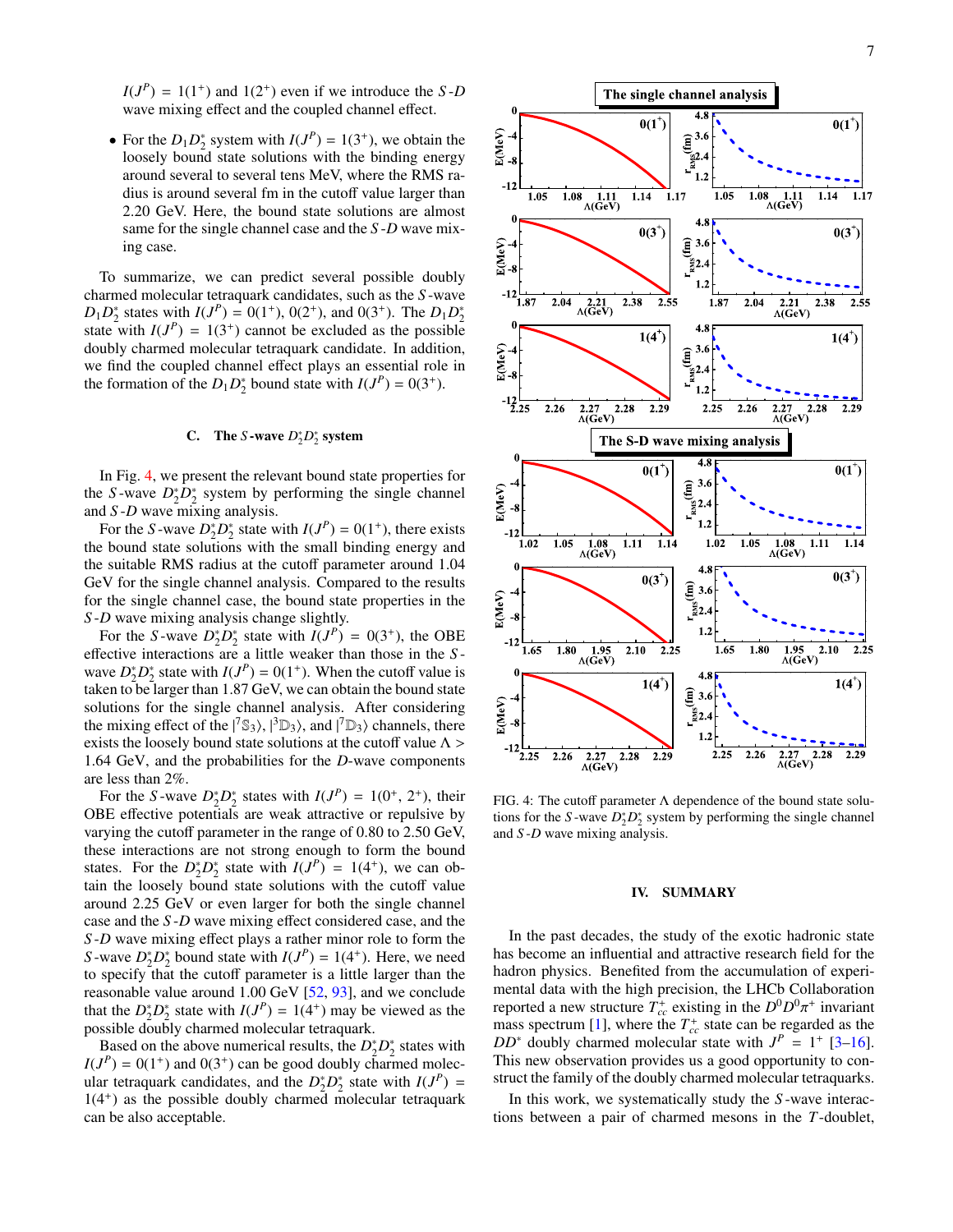where we can predict possible doubly charmed molecular tetraquarks. For the interactions between charmed meson pair in the *T*-doublet, we consider both the long-range contribution from the pseudoscalar meson exchange and the short-range and medium-range contributions from the vector and scalar meson exchanges. In the realistic calculation, we explore the roles of the single channel, the *S* -*D* wave mixing effect, and the coupled channel effect to form the possible doubly charmed molecular tetraquark states, simultaneously.

Our numerical results show that the *S*-wave  $D_1D_1$  state with  $I(J^P) = 0(1^+)$ , the *S*-wave  $D_1 D_2^*$  states with  $I(J^P) =$  $0(1^+, 2^+, 3^+)$ , and the *S*-wave  $D_2^* D_2^*$  states with  $I(J^P) = 0(1^+, 3^+)$  can be recommended as the prime doubly charmed  $0(1^+, 3^+)$  can be recommended as the prime doubly charmed<br>molecular tetraquark candidates, which are consistent with molecular tetraquark candidates, which are consistent with the theoretical predictions in Ref. [\[14\]](#page-7-9). Meanwhile, the *S*-wave  $D_1 D_1$  state with  $I(J^P) = 1(2^+)$ , the *S*-wave  $D_1 D_2^*$ state with  $I(J^P) = 1(3^+)$ , and the *S*-wave  $D_2^* D_2^*$  state with  $I(J<sup>P</sup>) = 1(4<sup>+</sup>)$  may be the secondary doubly charmed molecular tetraquark candidates. Their allowed decay modes include (i) two charmed mesons, (ii) a doubly charmed baryon plus a light anti-baryon, (iii) two charmed mesons plus one light meson, and (iv) two charmed mesons plus one photon.

Experimental search for these predicted doubly charmed molecular tetraquark candidates is an interesting and impor-

- <span id="page-7-0"></span>[1] R. Aaij et al. (LHCb Collaboration), Observation of an exotic narrow doubly charmed tetraquark, [arXiv:2109.01038.](https://arxiv.org/abs/2109.01038)
- <span id="page-7-1"></span>[2] R. Aaij *et al.* (LHCb Collaboration), Study of the doubly charmed tetraquark  $T_{cc}^+$ , [arXiv:2109.01056.](https://arxiv.org/abs/2109.01056)
- <span id="page-7-2"></span>[3] N. Li, Z. F. Sun, X. Liu and S. L. Zhu, Coupled-channel analysis of The possible  $D^{(*)}D^{(*)}, \overline{B}^{(*)}\overline{B}^{(*)}$  and  $D^{(*)}\overline{B}^{(*)}$  molecular states,<br>Phys. Rev. D.88, 114008 (2013) Phys. Rev. D 88[, 114008 \(2013\).](https://journals.aps.org/prd/abstract/10.1103/PhysRevD.88.114008)
- [4] H. Xu, B. Wang, Z. W. Liu and X. Liu, *DD*<sup>∗</sup> potentials in chiral perturbation theory and possible molecular states, [Phys. Rev. D](https://journals.aps.org/prd/abstract/10.1103/PhysRevD.99.014027) 99[, 014027 \(2019\).](https://journals.aps.org/prd/abstract/10.1103/PhysRevD.99.014027)
- <span id="page-7-11"></span>[5] M. Z. Liu, T. W. Wu, M. Pavon Valderrama, J. J. Xie and L. S. Geng, Heavy-quark spin and flavor symmetry partners of the *X*(3872) revisited: What can we learn from the one boson exchange model?, Phys. Rev. D 99[, 094018 \(2019\).](https://journals.aps.org/prd/abstract/10.1103/PhysRevD.98.114030)
- <span id="page-7-8"></span>[6] Z. M. Ding, H. Y. Jiang and J. He, Molecular states from *D*<sup>(∗)</sup>*D*<sup>(∗)</sup>*D*<sup>(\*)</sup>*D*<sup>(\*)</sup>*D*<sup>(\*)</sup>*D*<sup>(\*)</sup>/*B*<sup>(\*)</sup>*B*<sup>(\*)</sup> interactions, [Eur. Phys. J.](https://link.springer.com/article/10.1140%2Fepjc%2Fs10052-020-08754-6)<br>C 80 1179 (2020) C 80[, 1179 \(2020\).](https://link.springer.com/article/10.1140%2Fepjc%2Fs10052-020-08754-6)
- <span id="page-7-10"></span>[7] N. Li, Z. F. Sun, X. Liu and S. L. Zhu, Perfect *DD*<sup>∗</sup> molecular prediction matching the *Tcc* observation at LHCb, [Chin. Phys.](https://iopscience.iop.org/article/10.1088/0256-307X/38/9/092001) Lett. 38[, 092001 \(2021\).](https://iopscience.iop.org/article/10.1088/0256-307X/38/9/092001)
- <span id="page-7-12"></span>[8] R. Chen, Q. Huang, X. Liu and S. L. Zhu, Another doubly charmed molecular resonance  $T_{cc}^{+}(3876)$ , [arXiv:2108.01911.](https://arxiv.org/abs/2108.01911)
- [9] S. S. Agaev, K. Azizi and H. Sundu, Newly observed exotic doubly charmed meson  $T_{cc}^*$ ,  $arXiv:2108.00188$ .
- [10] H. Ren, F. Wu and R. Zhu, Hadronic molecule interpretation of  $T_{cc}^+$  and its beauty-partners,  $arXiv:2109.02531$ .
- [11] Q. Xin and Z. G. Wang, Analysis of the axialvector doubly charmed tetraquark molecular states with the QCD sum rules, [arXiv:2108.12597.](https://arxiv.org/pdf/2108.12597)
- [12] X. Chen, Doubly heavy tetraquark states  $cc\bar{u}\bar{d}$  and  $bb\bar{u}\bar{d}$ , [arXiv:2109.02828.](https://arxiv.org/pdf/2109.02828)
- [13] M. Albaladejo,  $T_{cc}^{+}$  coupled channel analysis and predictions, [arXiv:2110.02944.](https://arxiv.org/abs/2110.02944)

tant research topic. With the accumulation of the Run II and Run III data [\[94\]](#page-10-17), the LHCb Collaboration has the potential to hunt for these predicted doubly charmed molecular tetraquarks.

#### ACKNOWLEDGMENTS

F. L. Wang would like to thank J. Z. Wang for very helpful discussions. This work is supported by the China National Funds for Distinguished Young Scientists under Grant No. 11825503, National Key Research and Development Program of China under Contract No. 2020YFA0406400, the 111 Project under Grant No. B20063, and the National Natural Science Foundation of China under Grant No. 12047501.

# <span id="page-7-13"></span>Appendix A: The operator matrix elements  $\langle f | O^{(\prime)}_{k} | i \rangle_{[J]}$

For the operators  $O_k^{(\prime)}$  $k_k^{(t)}$  ( $k = 1, \dots, 11$ ), they should be sandwiched by the relevant spin-orbit wave functions  $|^{2S+1}L_J\rangle$ . In Table [IV,](#page-8-0) we present the operator matrix elements  $\langle f | O_{k}^{(\prime)} | i \rangle_{[J]}$ [\[74\]](#page-10-2).

- <span id="page-7-9"></span>[14] X. K. Dong, F. K. Guo and B. S. Zou, A survey of heavy-heavy hadronic molecules,  $arXiv:2108.02673$ .
- [15] V. Baru, X. K. Dong, M. L. Du, A. Filin, F. K. Guo, C. Hanhart, A. Nefediev, J. Nieves and Q. Wang, Effective range expansion for narrow near-threshold resonances, [arXiv:2110.07484.](https://arxiv.org/abs/2110.07484)
- <span id="page-7-3"></span>[16] M. L. Du, V. Baru, X. K. Dong, A. Filin, F. K. Guo, C. Hanhart, A. Nefediev, J. Nieves and Q. Wang, Coupled-channel approach to  $T_{cc}^+$  including three-body effects,  $arXiv:2110.13765$ .
- <span id="page-7-4"></span>[17] S. K. Choi *et al.* [Belle Collaboration], Observation of a Narrow Charmonium-Like State in Exclusive  $B^{\pm} \rightarrow K^{\pm}$  $\pi^+\pi$ − *J*/ψ Decays, Phys. Rev. Lett. 91[, 262001 \(2003\).](https://journals.aps.org/prl/abstract/10.1103/PhysRevLett.91.262001)
- <span id="page-7-5"></span>[18] C. Y. Wong, Molecular states of heavy quark mesons, *[Phys.](https://journals.aps.org/prc/abstract/10.1103/PhysRevC.69.055202)* Rev. C 69[, 055202 \(2004\).](https://journals.aps.org/prc/abstract/10.1103/PhysRevC.69.055202)
- [19] E. S. Swanson, Short range structure in the *X*(3872), [Phys. Lett.](https://www.sciencedirect.com/science/article/pii/S0370269304004599?via%3Dihub) B 588[, 189 \(2004\).](https://www.sciencedirect.com/science/article/pii/S0370269304004599?via%3Dihub)
- [20] M. Suzuki, The *X*(3872) boson: Molecule or charmonium, Phys. Rev. D 72[, 114013 \(2005\).](https://journals.aps.org/prd/abstract/10.1103/PhysRevD.72.114013)
- [21] Y. R. Liu, X. Liu, W. Z. Deng, and S. L. Zhu, Is *X*(3872) really a molecular state?, [Eur. Phys. J. C](https://link.springer.com/article/10.1140/epjc/s10052-008-0640-4) 56, 63 (2008).
- [22] C. E. Thomas and F. E. Close, Is *X*(3872) a molecule?, [Phys.](https://journals.aps.org/prd/abstract/10.1103/PhysRevD.78.034007) Rev. D 78[, 034007 \(2008\).](https://journals.aps.org/prd/abstract/10.1103/PhysRevD.78.034007)
- [23] X. Liu, Z. G. Luo, Y. R. Liu, and S. L. Zhu, *X*(3872) and other possible heavy molecular states, [Eur. Phys. J. C](https://link.springer.com/article/10.1140%2Fepjc%2Fs10052-009-1020-4) 61, 411 (2009).
- <span id="page-7-6"></span>[24] I. W. Lee, A. Faessler, T. Gutsche, and V. E. Lyubovitskij, *X*(3872) as a molecular *DD*<sup>∗</sup> state in a potential model, [Phys.](https://journals.aps.org/prd/abstract/10.1103/PhysRevD.80.094005) Rev. D 80[, 094005 \(2009\).](https://journals.aps.org/prd/abstract/10.1103/PhysRevD.80.094005)
- <span id="page-7-7"></span>[25] N. Brambilla, S. Eidelman, C. Hanhart, A. Nefediev, C. P. Shen, C. E. Thomas, A. Vairo and C. Z. Yuan, The *XYZ* states: Experimental and theoretical status and perspectives, [Phys. Rep.](https://www.sciencedirect.com/science/article/pii/S0370157320301915?via%3Dihub) 873[, 1 \(2020\).](https://www.sciencedirect.com/science/article/pii/S0370157320301915?via%3Dihub)
- [26] H. X. Chen, W. Chen, X. Liu, and S. L. Zhu, The hidden-charm pentaquark and tetraquark states, [Phys. Rep.](http://linkinghub.elsevier.com/retrieve/pii/S037015731630103X) 639, 1 (2016).
- [27] X. Liu, An overview of *XYZ* new particles, [Chin. Sci. Bull.](http://dx.doi.org/10.1007/s11434-014-0407-2) 59,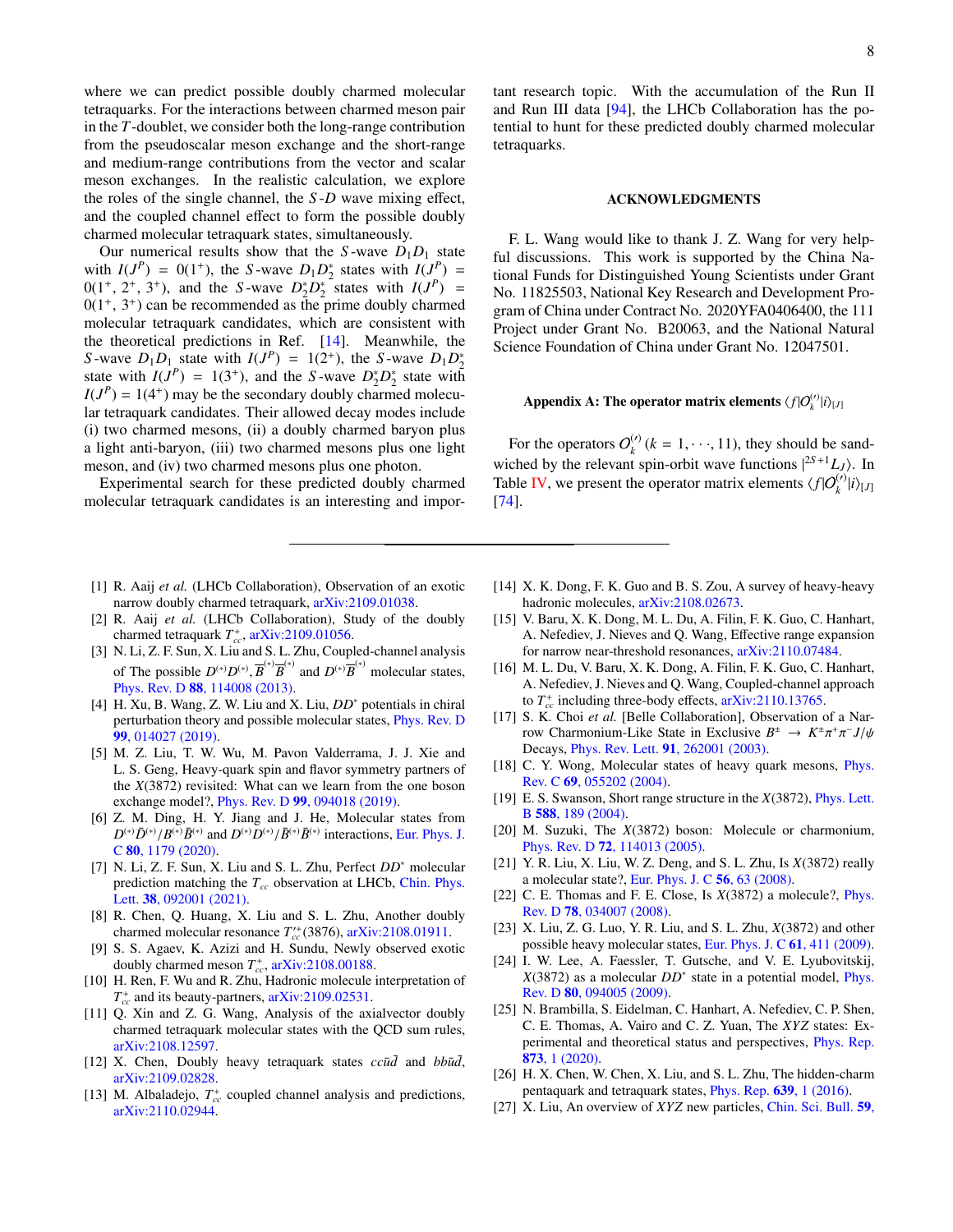| $\langle f O_k^{(\prime)} i\rangle$                                                                    |                                                                                                                                                                                                                                                                                                                                                                                                                                                                                                                              | $\langle f O^{(\prime)}_k i\rangle_{[J]}$                                                                                                                                                                                                                                                                                                                                                                    |                                                                                                                                                                                                                                                                                                                                                                                                                             |
|--------------------------------------------------------------------------------------------------------|------------------------------------------------------------------------------------------------------------------------------------------------------------------------------------------------------------------------------------------------------------------------------------------------------------------------------------------------------------------------------------------------------------------------------------------------------------------------------------------------------------------------------|--------------------------------------------------------------------------------------------------------------------------------------------------------------------------------------------------------------------------------------------------------------------------------------------------------------------------------------------------------------------------------------------------------------|-----------------------------------------------------------------------------------------------------------------------------------------------------------------------------------------------------------------------------------------------------------------------------------------------------------------------------------------------------------------------------------------------------------------------------|
| $\langle D_1D_1 O_1 D_1D_1\rangle$                                                                     | Diag $(1, 1)_{[0]}$                                                                                                                                                                                                                                                                                                                                                                                                                                                                                                          | Diag $(1, 1)_{[1]}$                                                                                                                                                                                                                                                                                                                                                                                          | Diag $(1, 1, 1)_{[2]}$                                                                                                                                                                                                                                                                                                                                                                                                      |
| $\langle D_1D_1 O_2 D_1D_1\rangle$                                                                     | Diag(2, $-1$ ) <sub>[0]</sub>                                                                                                                                                                                                                                                                                                                                                                                                                                                                                                | Diag $(1, 1)_{[1]}$                                                                                                                                                                                                                                                                                                                                                                                          | Diag $(-1, 2, -1)_{[2]}$                                                                                                                                                                                                                                                                                                                                                                                                    |
| $\langle D_1D_1 O_3 D_1D_1\rangle$                                                                     | $^{\prime}$ [0]                                                                                                                                                                                                                                                                                                                                                                                                                                                                                                              |                                                                                                                                                                                                                                                                                                                                                                                                              | $\sqrt{\frac{2}{5}}$ 0 $-\frac{2}{\sqrt{7}}$<br>$-\sqrt{\frac{14}{5}}$ $-\frac{2}{\sqrt{7}}$ $-\frac{3}{7}$                                                                                                                                                                                                                                                                                                                 |
| $\langle D_1D_2^* O_4 D_1D_2^*\rangle$                                                                 | Diag $(1, 1, 1, 1)_{[1]}$                                                                                                                                                                                                                                                                                                                                                                                                                                                                                                    | Diag $(1, 1, 1, 1)_{[2]}$                                                                                                                                                                                                                                                                                                                                                                                    | Diag $(1, 1, 1, 1)_{[3]}$                                                                                                                                                                                                                                                                                                                                                                                                   |
| $\langle D_2^*D_1 O_4' D_2^*D_1\rangle$                                                                | Diag $(1, 1, 1, 1)_{[1]}$                                                                                                                                                                                                                                                                                                                                                                                                                                                                                                    | Diag $(1, 1, 1, 1)_{[2]}$                                                                                                                                                                                                                                                                                                                                                                                    | Diag $(1, 1, 1, 1)_{[3]}$                                                                                                                                                                                                                                                                                                                                                                                                   |
| $\langle D_1D_2^* O_5 D_1D_2^*\rangle$                                                                 | Diag( $\frac{3}{2}$ , $\frac{3}{2}$ , $\frac{1}{2}$ , -1) <sub>[1]</sub>                                                                                                                                                                                                                                                                                                                                                                                                                                                     | Diag( $\frac{1}{2}$ , $\frac{3}{2}$ , $\frac{1}{2}$ , -1) <sub>[2]</sub>                                                                                                                                                                                                                                                                                                                                     | Diag( $-1$ , $\frac{3}{2}$ , $\frac{1}{2}$ , $-1$ ) <sub>[3]</sub>                                                                                                                                                                                                                                                                                                                                                          |
| $\langle D_2^*D_1 O_5' D_2^*D_1\rangle$                                                                | Diag( $\frac{3}{2}$ , $\frac{3}{2}$ , $\frac{1}{2}$ , -1) <sub>[1]</sub>                                                                                                                                                                                                                                                                                                                                                                                                                                                     | Diag( $\frac{1}{2}$ , $\frac{3}{2}$ , $\frac{1}{2}$ , -1) <sub>[2]</sub>                                                                                                                                                                                                                                                                                                                                     | Diag( $-1$ , $\frac{3}{2}$ , $\frac{1}{2}$ , $-1$ ) <sub>[3]</sub>                                                                                                                                                                                                                                                                                                                                                          |
| $\langle D_1D_2^* O_6 D_1D_2^*\rangle$                                                                 | $\frac{\sqrt{\frac{21}{2}}}{5}$<br>$\sqrt{\frac{6}{5}}$<br>$rac{3}{5\sqrt{2}}$<br>$\sqrt{\frac{3}{5}}$<br>$\frac{1}{2}$<br>$\frac{2}{\sqrt{35}}$<br>$-\frac{\sqrt{\frac{3}{7}}}{5}$<br>$-\frac{3}{10}$<br>$\sqrt{\frac{3}{5}}$<br>$-\frac{\sqrt{\frac{3}{7}}}{5}$<br>$rac{3}{5\sqrt{2}}$<br>$rac{6}{\sqrt{2}}$<br>$rac{6}{5}$<br>$\frac{2}{\sqrt{35}}$<br>$\frac{48}{35}$<br>$\frac{1}{11}$                                                                                                                                  | $-\frac{3\sqrt{2}}{5}$ $-\sqrt{\frac{7}{10}}$<br>$\frac{\sqrt{7}}{5}$<br>$\boldsymbol{0}$<br>$-\frac{3\sqrt{\frac{2}{7}}}{5}$<br>$rac{3}{10}$ $rac{3}{\sqrt{35}}$<br>$rac{3}{\sqrt{35}}$ $rac{-\frac{3}{14}}{1}$<br>$rac{3\sqrt{\frac{2}{7}}}{5}$ $rac{4\sqrt{\frac{2}{5}}}{7}$<br>$\frac{4\sqrt{\frac{2}{5}}}{7}$<br>$\frac{12}{35}$<br>$r_{121}$                                                           | $rac{3}{5\sqrt{2}}$<br>$-\frac{1}{\sqrt{5}}$<br>$-\frac{6\sqrt{6}}{35}$<br>$\frac{\sqrt{\frac{3}{5}}}{7}$<br>$rac{3}{5\sqrt{2}}$ $-\frac{3}{35}$<br>$-\frac{1}{\sqrt{5}}$ $-\frac{6\sqrt{\frac{2}{5}}}{7}$<br>$-\frac{4}{7}$<br>$\frac{\sqrt{\frac{3}{5}}}{7}$<br>$\frac{4\sqrt{3}}{5}$<br>$-\frac{6\sqrt{6}}{35}$<br>$-\frac{22}{35}$<br>$\frac{1}{3}$                                                                     |
| $\langle D_2^*D_1 O_6' D_2^*D_1\rangle$                                                                | $\frac{\sqrt{\frac{21}{2}}}{5}$<br>$\frac{3}{5\sqrt{2}}$<br>$-\sqrt{\frac{6}{5}}$<br>$\frac{3}{5\sqrt{2}}$ $-\frac{3}{10}$ $-\sqrt{\frac{3}{5}}$<br>$-\sqrt{\frac{6}{5}}$ $-\sqrt{\frac{3}{5}}$ $\frac{1}{2}$<br>$-\frac{2}{\sqrt{35}}$<br>$-\frac{2}{\sqrt{35}}$<br>$\frac{48}{35}$<br>$\frac{1}{11}$                                                                                                                                                                                                                       | $rac{3\sqrt{2}}{5}$ $-\sqrt{\frac{7}{10}}$<br>$\overline{0}$<br>$-\frac{\sqrt{7}}{5}$<br>$\frac{3\sqrt{2}}{5} \quad \frac{3}{10} \quad -\frac{3}{\sqrt{35}} \quad -\frac{3\sqrt{7}}{5}$<br>- $\sqrt{\frac{7}{10}} \quad -\frac{3}{\sqrt{35}} \quad -\frac{3}{14} \quad -\frac{4\sqrt{7}}{7}$<br>$-\frac{4\sqrt{\frac{2}{5}}}{7}$<br>$-\frac{3\sqrt{\frac{2}{7}}}{5}$<br>$\frac{12}{35}$<br>$\frac{1}{21}$    | $-\frac{4\sqrt{3}}{5}$<br>$\frac{3}{5\sqrt{2}}$<br>$rac{1}{\sqrt{5}}$<br>$rac{6\sqrt{\frac{2}{5}}}{7}$<br>$-\frac{4}{7}$<br>$\boldsymbol{0}$<br>$-\frac{3}{35}$<br>$\frac{6\sqrt{\frac{2}{5}}}{7}$<br>$-\frac{6\sqrt{6}}{35}$<br>$\frac{3}{5\sqrt{2}}$<br>$\frac{1}{\sqrt{5}}$<br>$-\frac{\sqrt{\frac{3}{5}}}{7}$<br>$-\frac{6\sqrt{6}}{35}$<br>$-\frac{22}{35}$<br>$-\frac{4\sqrt{3}}{5}$<br>$r_{131}$                     |
| $\langle D_2^*D_1 O_7 D_1D_2^*\rangle$                                                                 | Diag( $\frac{1}{6}$ , $\frac{1}{6}$ , $\frac{1}{2}$ , 1) <sub>[1]</sub>                                                                                                                                                                                                                                                                                                                                                                                                                                                      | Diag( $\frac{1}{2}$ , $\frac{1}{6}$ , $\frac{1}{2}$ , 1) <sub>[2]</sub>                                                                                                                                                                                                                                                                                                                                      | Diag(1, $\frac{1}{6}$ , $\frac{1}{2}$ , 1) <sub>[3]</sub>                                                                                                                                                                                                                                                                                                                                                                   |
| $\langle D_1D_2^* O_7' D_2^*D_1\rangle$                                                                | Diag( $\frac{1}{6}$ , $\frac{1}{6}$ , $\frac{1}{2}$ , 1) <sub>[1]</sub>                                                                                                                                                                                                                                                                                                                                                                                                                                                      | Diag( $\frac{1}{2}$ , $\frac{1}{6}$ , $\frac{1}{2}$ , 1) <sub>[2]</sub>                                                                                                                                                                                                                                                                                                                                      | Diag(1, $\frac{1}{6}$ , $\frac{1}{2}$ , 1) <sub>[3]</sub>                                                                                                                                                                                                                                                                                                                                                                   |
| $\langle D_2^*D_1 O_8 D_1D_2^*\rangle$                                                                 | $-\frac{23}{15\sqrt{2}}$ $-2\sqrt{\frac{2}{15}}$ $-\frac{\sqrt{\frac{7}{6}}}{5}$<br>$\frac{23}{30}$ - $\sqrt{1}$<br>$\frac{2}{\sqrt{15}}$ $\frac{1}{2}$ - $\sqrt{1}$<br>$\frac{2}{\sqrt{35}}$ $\frac{2}{\sqrt{2}}$<br>$-\frac{23}{15\sqrt{2}}$<br>2 $\sqrt{\frac{2}{15}}$<br>$rac{1}{5\sqrt{21}}$<br>$-\frac{2}{\sqrt{35}}$<br>$\frac{24}{35}$<br>$J_{[1]}$                                                                                                                                                                  | $-\frac{2\sqrt{2}}{5}$ $-\sqrt{\frac{7}{10}}$<br>$\frac{-\frac{\sqrt{7}}{5}}{\frac{\sqrt{\frac{2}{7}}}{5}}$<br>$\boldsymbol{0}$<br>$-\frac{2}{\sqrt{35}}$<br>$rac{2\sqrt{2}}{5}$<br>$-\frac{23}{30}$<br>$-\frac{4\sqrt{\frac{2}{5}}}{7}$<br>$-\frac{3}{14}$<br>$\frac{2}{\sqrt{35}}$<br>$\frac{\sqrt{\frac{2}{7}}}{5}$<br>$rac{4\sqrt{\frac{2}{5}}}{7}$<br>$rac{6}{35}$<br>$\frac{\sqrt{7}}{5}$<br>$J_{[2]}$ | $-\frac{2\sqrt{3}}{5}$<br>$-\frac{1}{5\sqrt{2}}$<br>$-\frac{1}{\sqrt{5}}$<br>$4\frac{\sqrt{2}}{7}$<br>$\frac{23}{105}$<br>$\frac{2\sqrt{6}}{35}$<br>$-\frac{1}{5\sqrt{2}}$<br>$-\frac{4\sqrt{\frac{2}{5}}}{7}$<br>$-\frac{\sqrt{\frac{3}{5}}}{7}$<br>$-\frac{4}{7}$<br>$rac{1}{\sqrt{5}}$<br>$\frac{\sqrt{\frac{3}{5}}}{7}$<br>$\frac{2\sqrt{6}}{35}$<br>$-\frac{2\sqrt{3}}{5}$<br>$-\frac{11}{35}$<br>$\frac{1}{3}$        |
|                                                                                                        | $-\frac{\sqrt{\frac{7}{6}}}{5}$<br>$2\sqrt{\frac{2}{15}}$<br>$-\frac{23}{15\sqrt{2}}$<br>$\boldsymbol{0}$<br>$\langle D_1D_2^* O_8' D_2^*D_1\rangle \begin{pmatrix} -\frac{23}{15\sqrt{2}} & \frac{23}{30} & \frac{2}{\sqrt{15}} & \frac{1}{5\sqrt{21}} \\ -2\sqrt{\frac{2}{15}} & -\frac{2}{\sqrt{15}} & \frac{1}{2} & \frac{2}{\sqrt{35}} \\ -\frac{\sqrt{5}}{5} & \frac{1}{5\sqrt{21}} & -\frac{2}{\sqrt{35}} & \frac{24}{35} \end{pmatrix}_{\text{III}} \begin{pmatrix} -\frac{2\sqrt{2}}{5} & -\frac{23}{30} & \frac{2$ | $\frac{\sqrt{7}}{5}$<br>$-\sqrt{\frac{7}{10}}$<br>$rac{2\sqrt{2}}{5}$<br>$\overline{0}$                                                                                                                                                                                                                                                                                                                      | $-\frac{2\sqrt{3}}{5}$<br>$\frac{1}{\sqrt{5}}$<br>$-\frac{1}{5\sqrt{2}}$<br>$\boldsymbol{0}$                                                                                                                                                                                                                                                                                                                                |
| $\langle D_2^*D_2^* O_9 D_2^*D_2^*\rangle$                                                             | Diag $(1, 1)_{[0]}$                                                                                                                                                                                                                                                                                                                                                                                                                                                                                                          | Diag $(1, 1, 1)_{[1]}$                                                                                                                                                                                                                                                                                                                                                                                       | Diag $(1, 1, 1, 1)_{[2]}$                                                                                                                                                                                                                                                                                                                                                                                                   |
|                                                                                                        | Diag $(1, 1, 1)_{[3]}$                                                                                                                                                                                                                                                                                                                                                                                                                                                                                                       | Diag $(1, 1, 1)_{[4]}$                                                                                                                                                                                                                                                                                                                                                                                       |                                                                                                                                                                                                                                                                                                                                                                                                                             |
| $\langle D_2^* D_2^*   O_{10}   D_2^* D_2^* \rangle$ Diag( $\frac{3}{2}, \frac{3}{4}$ ) <sub>[0]</sub> |                                                                                                                                                                                                                                                                                                                                                                                                                                                                                                                              | Diag( $\frac{5}{4}$ , $\frac{5}{4}$ , 0) <sub>[1]</sub>                                                                                                                                                                                                                                                                                                                                                      | Diag( $\frac{3}{4}$ , $\frac{3}{4}$ , $\frac{3}{4}$ , -1) <sub>[2]</sub>                                                                                                                                                                                                                                                                                                                                                    |
|                                                                                                        | Diag(0, $\frac{5}{4}$ , 0) <sub>[3]</sub><br>$\langle D_2^* D_2^*   O_{11}   D_2^* D_2^* \rangle \left  \left( \begin{array}{cc} 0 & \frac{3\sqrt{\frac{7}{10}}}{2} \\ \frac{3\sqrt{\frac{7}{10}}}{2} & \frac{15}{14} \end{array} \right)_{[0]} \right $                                                                                                                                                                                                                                                                     | Diag( $-1$ , $\frac{3}{4}$ , $-1$ ) <sub>[4]</sub>                                                                                                                                                                                                                                                                                                                                                           | $\left(\begin{array}{cccc} 0 & -\frac{13}{10\sqrt{2}} & \frac{3\sqrt{7}}{10} \\ -\frac{13}{10\sqrt{2}} & \frac{13}{20} & -\frac{3}{5\sqrt{14}} \\ \frac{3\sqrt{7}}{10} & -\frac{3}{5\sqrt{14}} & \frac{36}{35} \end{array}\right)_{[1]} \qquad \qquad \left(\begin{array}{cccc} 0 & \frac{3\sqrt{\frac{7}{2}}}{10} & -\frac{3\sqrt{\frac{5}{14}}}{2} & \frac{9}{5\sqrt{14}} \\ \frac{3\sqrt{\frac{7}{2}}}{10} & 0 & -\frac$ |
|                                                                                                        | $\begin{pmatrix} 2 & 14 & 7 \ 10 & 10 & -3 \ \end{pmatrix}$<br>$\begin{pmatrix} 0 & \frac{3\sqrt{3}}{10} & -\frac{3\sqrt{3}}{5} \\ \frac{3\sqrt{3}}{10} & \frac{13}{70} & -\frac{18}{35} \\ -\frac{3\sqrt{3}}{5} & -\frac{18}{35} & -\frac{33}{70} \end{pmatrix}_{[3]}$                                                                                                                                                                                                                                                      | $\left(\begin{array}{ccc} 0 & \frac{3}{\sqrt{70}} & -\sqrt{\frac{11}{7}} \\ \frac{3}{\sqrt{70}} & \frac{15}{49} & -\frac{3\sqrt{\frac{55}{2}}}{49} \\ -\sqrt{\frac{11}{7}} & -\frac{3\sqrt{\frac{55}{2}}}{49} & \frac{65}{98} \end{array}\right)_{\text{cm}}$                                                                                                                                                |                                                                                                                                                                                                                                                                                                                                                                                                                             |

<span id="page-8-0"></span>TABLE IV: [T](http://dx.doi.org/10.1007/s11434-014-0407-2)he operator matrix elements  $\langle f | O_k^{(i)} | i \rangle_{[J]}$  $\langle f | O_k^{(i)} | i \rangle_{[J]}$  $\langle f | O_k^{(i)} | i \rangle_{[J]}$  for the operators  $O_k^{(i)}$  ( $k = 1, \dots, 11$ ) in the effective potentials.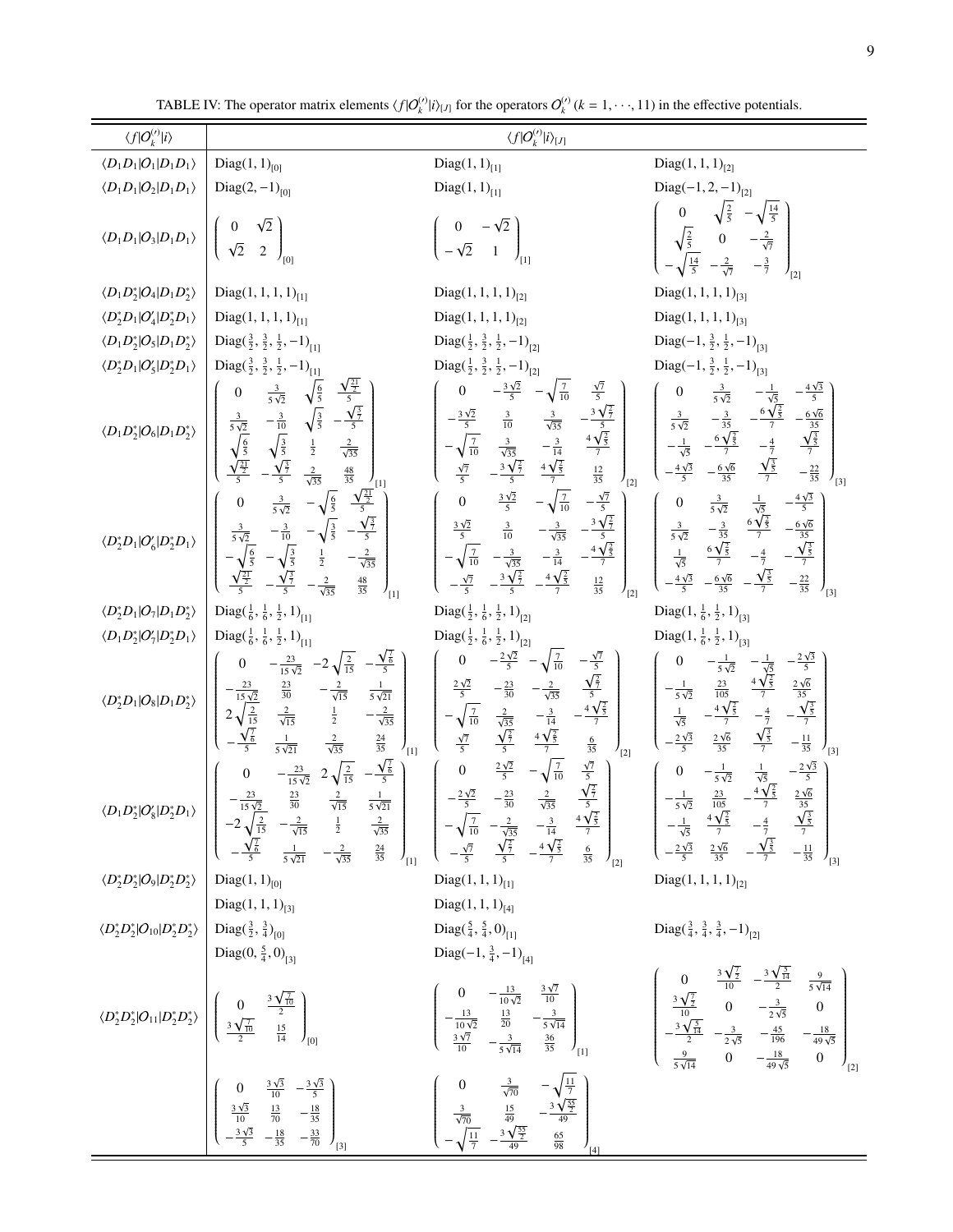[3815 \(2014\).](http://dx.doi.org/10.1007/s11434-014-0407-2)

- [28] A. Hosaka, T. Iijima, K. Miyabayashi, Y. Sakai, and S. Yasui, Exotic hadrons with heavy flavors: *X*, *Y*, *Z*, and related states, [Prog. Theor. Exp. Phys.](http://dx.doi.org/10.1093/ptep/ptw045) 2016, 062C01 (2016).
- [29] Y. R. Liu, H. X. Chen, W. Chen, X. Liu, and S. L. Zhu, Pentaquark and tetraquark states, [Prog. Part. Nucl. Phys.](https://www.sciencedirect.com/science/article/pii/S0146641019300304?via%3Dihub) 107, 237 [\(2019\).](https://www.sciencedirect.com/science/article/pii/S0146641019300304?via%3Dihub)
- [30] S. L. Olsen, T. Skwarnicki, and D. Zieminska, Nonstandard heavy mesons and baryons: Experimental evidence, [Rev. Mod.](https://journals.aps.org/rmp/abstract/10.1103/RevModPhys.90.015003) Phys. 90[, 015003 \(2018\).](https://journals.aps.org/rmp/abstract/10.1103/RevModPhys.90.015003)
- <span id="page-9-0"></span>[31] F. K. Guo, C. Hanhart, U. G. Meißner, Q. Wang, Q. Zhao, and B. S. Zou, Hadronic molecules, [Rev. Mod. Phys.](https://journals.aps.org/rmp/abstract/10.1103/RevModPhys.90.015004) 90, 015004 [\(2018\).](https://journals.aps.org/rmp/abstract/10.1103/RevModPhys.90.015004)
- <span id="page-9-1"></span>[32] J. J. Wu, R. Molina, E. Oset and B. S. Zou, Prediction of narrow *N*<sup>∗</sup> and Λ<sup>∗</sup> resonances with hidden charm above 4 GeV, [Phys.](https://journals.aps.org/prl/abstract/10.1103/PhysRevLett.105.232001) Rev. Lett. 105[, 232001 \(2010\).](https://journals.aps.org/prl/abstract/10.1103/PhysRevLett.105.232001)
- [33] M. Karliner and J. L. Rosner, New Exotic Meson and Baryon Resonances from Doubly-Heavy Hadronic Molecules, [Phys.](https://journals.aps.org/prl/abstract/10.1103/PhysRevLett.115.122001) Rev. Lett. 115[, 122001 \(2015\).](https://journals.aps.org/prl/abstract/10.1103/PhysRevLett.115.122001)
- [34] W. L. Wang, F. Huang, Z. Y. Zhang and B. S. Zou,  $\Sigma_c \bar{D}$  and Λ*cD*¯ states in a chiral quark model, [Phys. Rev. C](https://journals.aps.org/prc/abstract/10.1103/PhysRevC.84.015203) 84, 015203 [\(2011\).](https://journals.aps.org/prc/abstract/10.1103/PhysRevC.84.015203)
- [35] Z. C. Yang, Z. F. Sun, J. He, X. Liu and S. L. Zhu, The possible hidden-charm molecular baryons composed of anti-charmed meson and charmed baryon, [Chin. Phys. C](https://iopscience.iop.org/article/10.1088/1674-1137/36/1/002) 36, 6 (2012).
- [36] J. J. Wu, T. S. H. Lee and B. S. Zou, Nucleon Resonances with Hidden Charm in Coupled-Channel Models, [Phys. Rev. C](https://journals.aps.org/prc/abstract/10.1103/PhysRevC.85.044002) 85, [044002 \(2012\).](https://journals.aps.org/prc/abstract/10.1103/PhysRevC.85.044002)
- <span id="page-9-2"></span>[37] R. Chen, X. Liu, X. Q. Li and S. L. Zhu, Identifying exotic hidden-charm pentaquarks, [Phys. Rev. Lett.](https://journals.aps.org/prl/abstract/10.1103/PhysRevLett.115.132002) 115, 132002 [\(2015\).](https://journals.aps.org/prl/abstract/10.1103/PhysRevLett.115.132002)
- <span id="page-9-3"></span>[38] R. Aaij *et al.* [LHCb Collaboration], Observation of *<sup>J</sup>*/ψ Resonances Consistent with Pentaquark States in  $\Lambda_b^0 \to J/\psi K^- p$ <br>Decays Phys Rev Lett 115 072001 (2015) Decays, Phys. Rev. Lett. 115[, 072001 \(2015\).](https://journals.aps.org/prl/abstract/10.1103/PhysRevLett.115.072001)
- <span id="page-9-4"></span>[39] R. Aaij et al. [LHCb Collaboration], Observation of a narrow pentaquark state,  $P_c(4312)^+$ , and of two-peak structure of the *Pc*(4450)<sup>+</sup> , Phys. Rev. Lett. 122[, no. 22, 222001 \(2019\).](https://journals.aps.org/prl/abstract/10.1103/PhysRevLett.122.222001)
- <span id="page-9-5"></span>[40] F. L. Wang, X. D. Yang, R. Chen and X. Liu, Correlation of the hidden-charm molecular tetraquarks and the charmonium-like structures existing in the  $B \to XYZ + K$ , [arXiv:2103.04698.](https://arxiv.org/abs/2103.04698)
- [41] X. Liu and S. L. Zhu, *Y*(4143) is probably a molecular partner of *Y*(3930), Phys. Rev. D 80[, 017502 \(2009\).](https://journals.aps.org/prd/abstract/10.1103/PhysRevD.80.017502)
- [42] L. Zhao, L. Ma and S. L. Zhu, The recoil correction and spinorbit force for the possible  $B^* \overline{B}^*$  and  $D^* \overline{D}^*$  states, [Nucl. Phys.](https://www.sciencedirect.com/science/article/pii/S0375947415001396?via%3Dihub) A 942[, 18 \(2015\).](https://www.sciencedirect.com/science/article/pii/S0375947415001396?via%3Dihub)
- [43] Y. R. Liu and Z. Y. Zhang, The Bound state problem of Swave heavy quark meson-aitimeson systems, *[Phys. Rev. C](https://journals.aps.org/prc/abstract/10.1103/PhysRevC.80.015208)* 80, [015208 \(2009\).](https://journals.aps.org/prc/abstract/10.1103/PhysRevC.80.015208)
- [44] Y. Liu and I. Zahed, Heavy Exotic Molecules with Charm and Bottom, [Phys. Lett. B](https://www.sciencedirect.com/science/article/pii/S0370269316305494?via%3Dihub) 762, 362 (2016).
- [45] L. R. Dai, G. Y. Wang, X. Chen, E. Wang, E. Oset and D. M. Li, The  $B^+ \to J/\psi \omega K^+$  reaction and  $D^* \bar{D}^*$  molecular states, [Eur.](https://link.springer.com/article/10.1140%2Fepja%2Fi2019-12706-6)<br>Phys. I. A. 55, 36 (2019) Phys. J. A 55[, 36 \(2019\).](https://link.springer.com/article/10.1140%2Fepja%2Fi2019-12706-6)
- [46] Z. F. Sun, J. He, X. Liu, Z. G. Luo and S. L. Zhu,  $Z_b(10610)^{\pm}$ and  $Z_b(10650)^{\pm}$  as the  $B^*\bar{B}$  and  $B^*\bar{B}^*$  molecular states, [Phys.](https://journals.aps.org/prd/abstract/10.1103/PhysRevD.84.054002) Rev. D 84[, 054002 \(2011\).](https://journals.aps.org/prd/abstract/10.1103/PhysRevD.84.054002)
- [47] M. Z. Liu, D. J. Jia and D. Y. Chen, Possible hadronic molecular states composed of *S*−wave heavy-light mesons, [Chin. Phys. C](https://iopscience.iop.org/article/10.1088/1674-1137/41/5/053105) 41[, 053105 \(2017\).](https://iopscience.iop.org/article/10.1088/1674-1137/41/5/053105)
- [48] Y. C. Yang, Z. Y. Tan, J. Ping and H. S. Zong, Possible  $D^{(*)}\bar{D}^{(*)}$ and  $B^{(*)}\bar{B}^{(*)}$  molecular states in the extended constituent quark models, [Eur. Phys. J. C](https://link.springer.com/article/10.1140%2Fepjc%2Fs10052-017-5137-6) 77, 575 (2017).
- [49] Y. J. Zhang, H. C. Chiang, P. N. Shen and B. S. Zou, Possible S-wave bound-states of two pseudoscalar mesons, [Phys. Rev. D](https://journals.aps.org/prd/abstract/10.1103/PhysRevD.74.014013)

74[, 014013 \(2006\).](https://journals.aps.org/prd/abstract/10.1103/PhysRevD.74.014013)

- <span id="page-9-15"></span>[50] X. K. Dong, F. K. Guo and B. S. Zou, A survey of heavyantiheavy hadronic molecules, [Progr. Phys.](http://dx.doi.org/10.13725/j.cnki.pip.2021.02.001) 41, 65 (2021).
- [51] Z. F. Sun, Z. G. Luo, J. He, X. Liu, and S. L. Zhu, A note on the  $B^* \overline{B}$ ,  $B^* \overline{B}$ ,  $D^* \overline{D}$ ,  $D^* \overline{D}$  molecular states, [Chin. Phys. C](https://iopscience.iop.org/article/10.1088/1674-1137/36/3/002) 36, 194 [\(2012\).](https://iopscience.iop.org/article/10.1088/1674-1137/36/3/002)
- <span id="page-9-6"></span>[52] N. A. Tornqvist, From the deuteron to deusons, an analysis of deuteronlike meson-meson bound states, [Z. Phys. C](https://link.springer.com/article/10.1007%2FBF01413192) 61, 525  $(1994)$
- <span id="page-9-7"></span>[53] M. Ablikim et al. (BESIII Collaboration), Observation of a M. Abilkini *et al.* (**bESIII** Conaboration), Observation of a<br>Charged Charmonium-like Structure in *e*<sup>+</sup>*e*<sup>−</sup> → π<sup>+</sup>π<sup>−</sup>*J*/ψ at √*s*<br>=4.26 GeV Phys. Rev I ett 110.252001.(2013)  $=4.26$  GeV, Phys. Rev. Lett. 110[, 252001 \(2013\).](https://journals.aps.org/prl/abstract/10.1103/PhysRevLett.110.252001)
- <span id="page-9-8"></span>[54] B. Aubert *et al.* (BaBar Collaboration), Observation of Y(3940)  $\rightarrow$  *J*/ $\psi \omega$  in *B*  $\rightarrow$  *J*/ $\psi \omega K$  at BABAR, [Phys. Rev. Lett.](https://journals.aps.org/prl/abstract/10.1103/PhysRevLett.101.082001) 101, [082001 \(2008\).](https://journals.aps.org/prl/abstract/10.1103/PhysRevLett.101.082001)
- <span id="page-9-9"></span>[55] S. Uehara *et al.* (Belle Collaboration), Observation of a  $\chi'_{c2}$  can-<br>didate in  $20' \rightarrow D\bar{D}$  production at RELLE Phys. Rev. Lett. 96 didate in  $\gamma\gamma \to D\bar{D}$  production at BELLE, *[Phys. Rev. Lett.](https://doi.org/10.1103/PhysRevLett.96.082003)* **96**, [082003 \(2006\).](https://doi.org/10.1103/PhysRevLett.96.082003)
- <span id="page-9-10"></span>[56] K. Abe *et al.* (Belle Collaboration), Observation of a nearthreshold  $\omega J/\psi$  mass enhancement in exclusive  $B \to K \omega J/\psi$ decays, Phys. Rev. Lett. 94[, 182002 \(2005\).](https://journals.aps.org/prl/abstract/10.1103/PhysRevLett.94.182002)
- <span id="page-9-11"></span>[57] C. Z. Yuan *et al.* (Belle Collaboration), Measurement of  $e^+e^- \rightarrow$ Rev. Lett. 99[, 182004 \(2007\).](https://journals.aps.org/prl/abstract/10.1103/PhysRevLett.99.182004) <sup>+</sup>π<sup>-</sup> *J*/ψ cross-section via initial state radiation at Belle, [Phys.](https://journals.aps.org/prl/abstract/10.1103/PhysRevLett.99.182004)<br>
ev Lett 99 182004 (2007)
- <span id="page-9-12"></span>[58] M. Ablikim *et al.* (BESIII Collaboration), Observation of a Charged Charmoniumlike Structure *Zc*(4020) and Search for the  $Z_c$ (3900) in  $e^+e^- \to \pi^+\pi^-h_c$ , [Phys. Rev. Lett.](https://journals.aps.org/prl/abstract/10.1103/PhysRevLett.111.242001) **111**, 242001<br>(2013) [\(2013\).](https://journals.aps.org/prl/abstract/10.1103/PhysRevLett.111.242001)
- <span id="page-9-13"></span>[59] M. Ablikim *et al.* (BESIII Collaboration), Observation of a charged charmoniumlike structure in  $e^+e^- \rightarrow (D^*\bar{D}^*)^{\pm}\pi^{\mp}$  at  $\sqrt{s}$  = 4.26GeV," Phys. Rev. Lett. **112**[, 132001 \(2014\).](https://journals.aps.org/prl/abstract/10.1103/PhysRevLett.112.132001)
- <span id="page-9-14"></span>[60] R. Mizuk *et al.* (Belle Collaboration), Observation of two resonance-like structures in the  $\pi^+\chi_{c1}$  mass distribution in ex-<br>clusive  $\bar{R}^0 \to K^-\pi^+\nu$ , decays Phys Rev D.78 072004 (2008) clusive  $\bar{B}^0 \to K^-\pi^+\chi_{c1}$  decays, *Phys. Rev. D* 78[, 072004 \(2008\).](https://journals.aps.org/prd/abstract/10.1103/PhysRevD.78.072004)<br>F. Close and C. Downum, On the possibility of Deeply Bound
- <span id="page-9-16"></span>π [61] F. Close and C. Downum, On the possibility of Deeply Bound Hadronic Molecules from single Pion Exchange, [Phys. Rev.](https://journals.aps.org/prl/abstract/10.1103/PhysRevLett.102.242003) Lett. 102[, 242003 \(2009\).](https://journals.aps.org/prl/abstract/10.1103/PhysRevLett.102.242003)
- <span id="page-9-22"></span>[62] M. T. Li, W. L. Wang, Y. B. Dong and Z. Y. Zhang, A Study of One *S* - and One *P*-Wave Heavy Meson Interaction in a Chiral Quark Model, [Commun. Theor. Phys.](https://iopscience.iop.org/article/10.1088/0253-6102/63/1/11/meta) 63, 63 (2015).
- [63] M. T. Li, W. L. Wang, Y. B. Dong and Z. Y. Zhang, A Study of P-wave Heavy Meson Interactions in A Chiral Quark Model, [arXiv:1303.4140.](https://arxiv.org/abs/1303.4140)
- [64] F. Close, C. Downum and C. E. Thomas, Novel Charmonium and Bottomonium Spectroscopies due to Deeply Bound Hadronic Molecules from Single Pion Exchange, [Phys. Rev. D](https://journals.aps.org/prd/abstract/10.1103/PhysRevD.81.074033) 81[, 074033 \(2010\).](https://journals.aps.org/prd/abstract/10.1103/PhysRevD.81.074033)
- [65] J. He and D. Y. Chen, Interpretation of *Y*(4390) as an isoscalar partner of *Z*(4430) from  $\overline{D}^*(2010)\overline{D}_1(2420)$  interaction, [Eur.](https://link.springer.com/article/10.1140/epjc/s10052-017-4973-8) Phys. J. C 77[, 398 \(2017\).](https://link.springer.com/article/10.1140/epjc/s10052-017-4973-8)
- <span id="page-9-17"></span>[66] W. Zhu, Y. R. Liu and T. Yao, Is  $J^{PC} = 3^{-+}$  molecule possible?, Chin. Phys. C 39[, 023101 \(2015\).](https://iopscience.iop.org/article/10.1088/1674-1137/39/2/023101/meta)
- <span id="page-9-18"></span>[67] B. Aubert *et al.* (BaBar Collaboration), Observation of a Broad Structure in the  $\pi^+\pi^- J/\psi$  Mass Spectrum Around 4.26-GeV/c<sup>2</sup>,<br>Phys. Rev. Lett. **95**, 142001 (2005) Phys. Rev. Lett. 95[, 142001 \(2005\).](https://journals.aps.org/prl/abstract/10.1103/PhysRevLett.95.142001)
- <span id="page-9-19"></span>[68] B. Aubert *et al.* (BaBar Collaboration), Evidence of a broad structure at an invariant mass of 4.32-  $GeV/c^2$  in the reaction<br> $e^+e^- \rightarrow \pi^+\pi^-$  //<sub>02</sub> measured at BaBar. Phys. Rev. Lett. **98**  $e^+e^- \rightarrow \pi^+\pi^-\psi_{2S}$  measured at BaBar, *[Phys. Rev. Lett.](https://journals.aps.org/prd/abstract/10.1103/PhysRevD.78.072004)* **98**, 212001 (2007) π [212001 \(2007\).](https://journals.aps.org/prd/abstract/10.1103/PhysRevD.78.072004)
- <span id="page-9-20"></span>[69] M. Ablikim *et al.* (BESIII Collaboration), Evidence of Two Resonant Structures in  $e^+e^- \to \pi^+\pi^-h_c$ , [Phys. Rev. Lett.](https://doi.org/10.1103/PhysRevLett.118.092002) 118, 092002 (2017) [092002 \(2017\).](https://doi.org/10.1103/PhysRevLett.118.092002)
- <span id="page-9-21"></span>[70] S. K. Choi et al. (Belle Collaboration), Observation of a ResonanceLike Structure in the  $\pi^{\pm}\psi'$  Mass Distribution in Exclusive ψ